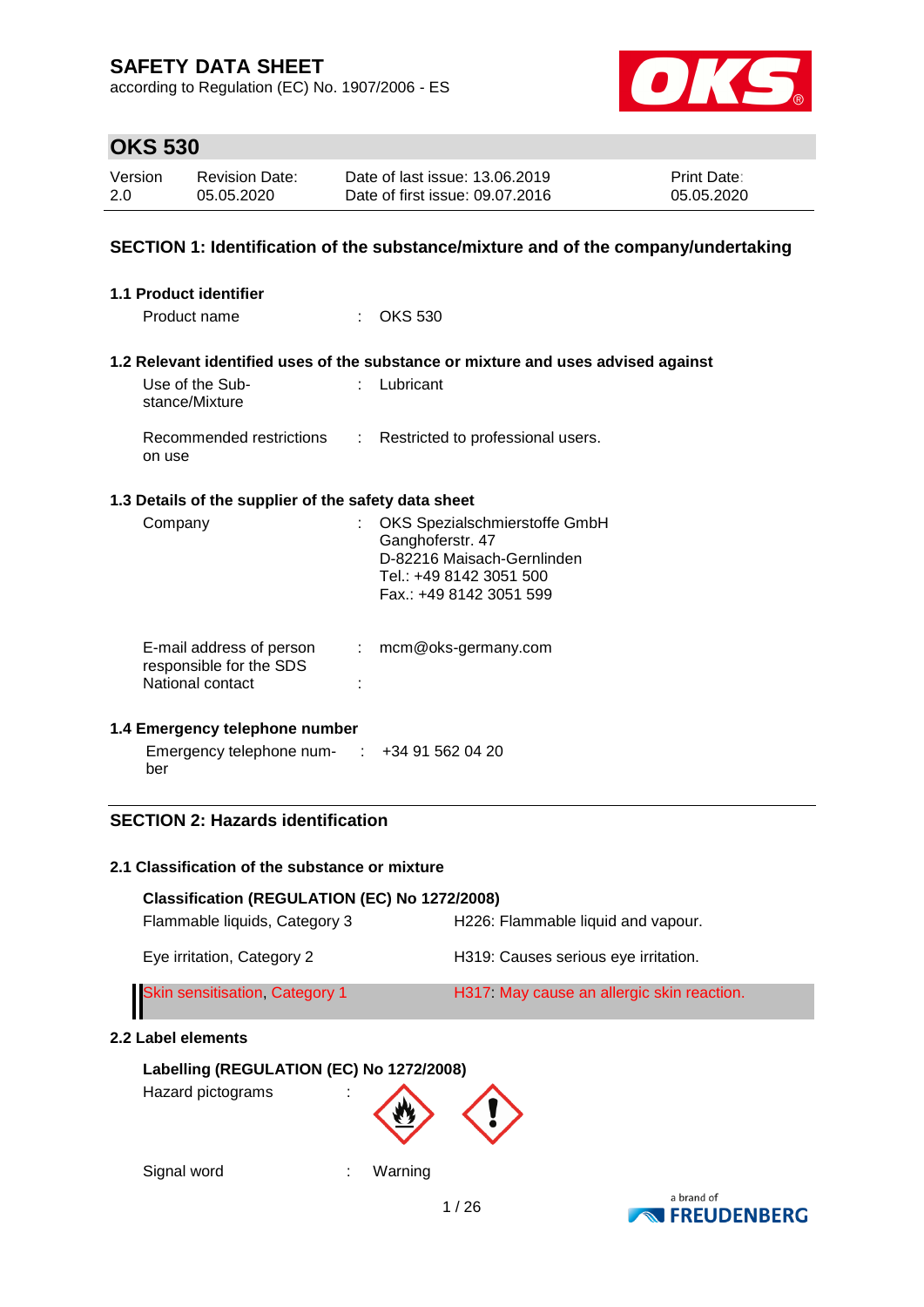according to Regulation (EC) No. 1907/2006 - ES



## **OKS 530**

| Version<br>2.0 | <b>Revision Date:</b><br>05.05.2020 |   | Date of last issue: 13.06.2019<br>Date of first issue: 09.07.2016 |                                                                                                        | Print Date:<br>05.05.2020 |
|----------------|-------------------------------------|---|-------------------------------------------------------------------|--------------------------------------------------------------------------------------------------------|---------------------------|
|                | <b>Hazard statements</b>            | ÷ | H <sub>226</sub><br>H317<br>H319                                  | Flammable liquid and vapour.<br>May cause an allergic skin reaction.<br>Causes serious eye irritation. |                           |
|                | Precautionary statements            | ÷ | <b>Prevention:</b>                                                |                                                                                                        |                           |
|                |                                     |   | P <sub>210</sub>                                                  | Keep away from heat, hot surfaces, sparks,<br>open flames and other ignition sources. No<br>smoking.   |                           |
|                |                                     |   | P <sub>261</sub><br>P280                                          | Avoid breathing vapours.<br>Wear protective gloves/ eye protection/ face<br>protection.                |                           |
|                |                                     |   | <b>Response:</b>                                                  |                                                                                                        |                           |
|                |                                     |   | $P333 + P313$                                                     | If skin irritation or rash occurs: Get medical<br>advice/ attention.                                   |                           |
|                |                                     |   | P370 + P378                                                       | In case of fire: Use dry sand, dry chemical<br>or alcohol-resistant foam to extinguish.                |                           |
|                |                                     |   | Storage:                                                          |                                                                                                        |                           |
|                |                                     |   | $P403 + P235$                                                     | Store in a well-ventilated place. Keep cool.                                                           |                           |

Hazardous components which must be listed on the label: 2-methylisothiazol-3(2H)-one

#### **2.3 Other hazards**

This substance/mixture contains no components considered to be either persistent, bioaccumulative and toxic (PBT), or very persistent and very bioaccumulative (vPvB) at levels of 0.1% or higher.

### **SECTION 3: Composition/information on ingredients**

### **3.2 Mixtures**

Chemical nature : Aqueous solution graphite Molybdenum disulfide organic binding agent

#### **Components**

| Chemical name | CAS-No.                    | Classification     | Concentration | Concentration |
|---------------|----------------------------|--------------------|---------------|---------------|
|               | EC-No.                     |                    | limits        | (% w/w)       |
|               |                            |                    | M-Factor      |               |
|               | Index-No.                  |                    | <b>Notes</b>  |               |
|               | <b>Registration number</b> |                    |               |               |
| isopropanol   | 67-63-0                    | Flam. Lig.2; H225  |               | $>= 1 - 10$   |
|               | 200-661-7                  | Eye Irrit.2; H319  |               |               |
|               |                            | Eye Irrit.2A; H319 |               |               |
|               | 603-117-00-0               | STOT SE3; H336     |               |               |

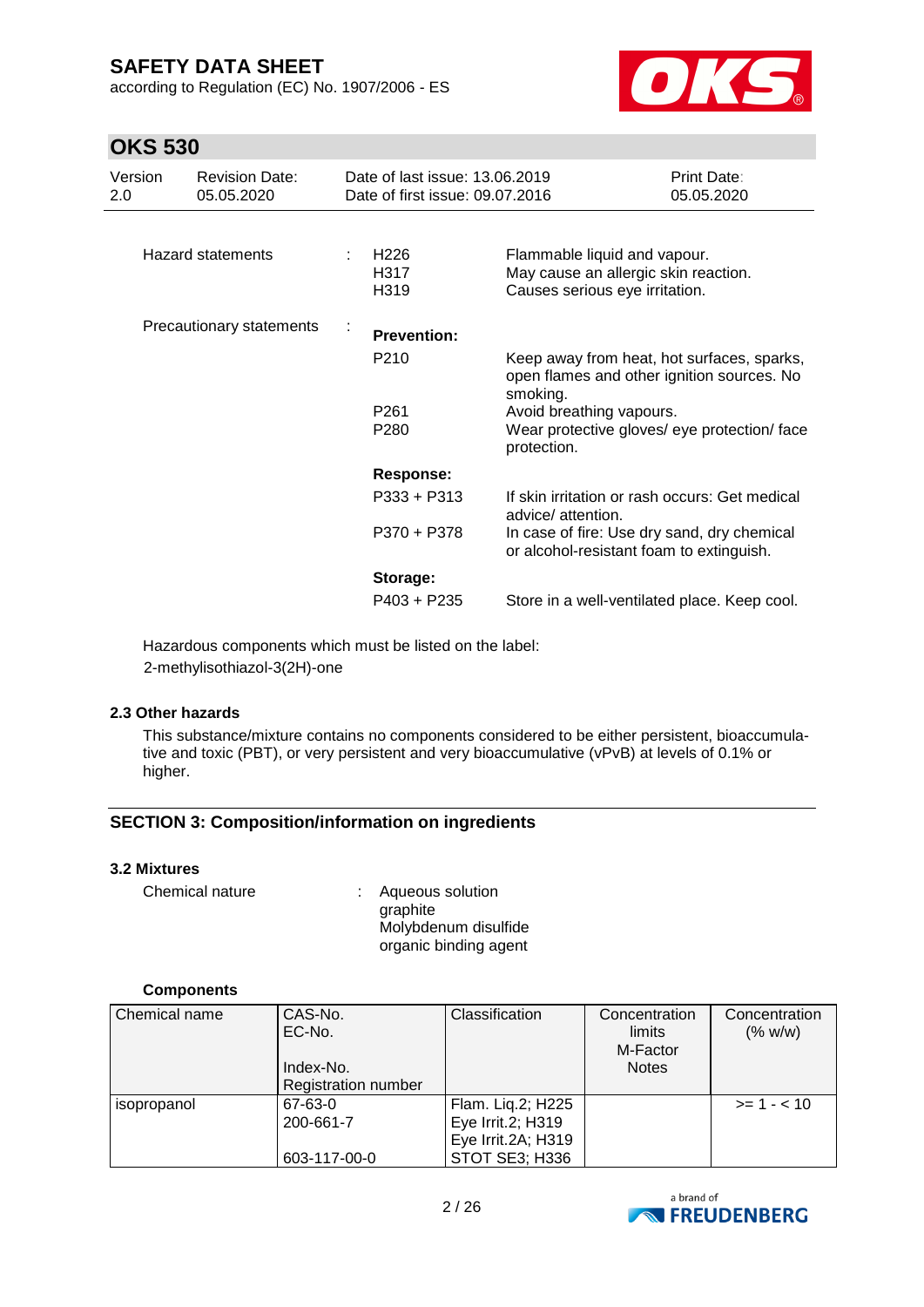according to Regulation (EC) No. 1907/2006 - ES



# **OKS 530**

| Date of last issue: 13.06.2019<br>Version<br><b>Print Date:</b><br>Revision Date:<br>Date of first issue: 09.07.2016<br>- 2.0<br>05.05.2020<br>05.05.2020 |  |
|-----------------------------------------------------------------------------------------------------------------------------------------------------------|--|
|-----------------------------------------------------------------------------------------------------------------------------------------------------------|--|

|                                              | 02-2119457558-25-<br><b>XXXX</b>                                          |                                                                                                                                                                                                            |                                                        |                                               |
|----------------------------------------------|---------------------------------------------------------------------------|------------------------------------------------------------------------------------------------------------------------------------------------------------------------------------------------------------|--------------------------------------------------------|-----------------------------------------------|
| 2-butoxyethanol                              | 111-76-2<br>203-905-0<br>603-014-00-0<br>01-2119475108-36-<br><b>XXXX</b> | Acute Tox.4; H302<br>Acute Tox.4; H332<br>Acute Tox.4; H312<br>Skin Irrit.2; H315<br>Eye Irrit.2; H319                                                                                                     |                                                        | $>= 1 - 10$                                   |
| dodecylguanidine<br>monohydrochloride        | 13590-97-1<br>237-030-0                                                   | Acute Tox.4; H302<br>Acute Tox.2; H330<br>Skin Corr.1B;<br>H314<br>Eye Dam.1; H318<br>Aquatic Acute1;<br>H400                                                                                              | M-Factor: 10/                                          | $= 0,0025 - 5$<br>0,025                       |
| 2-methylisothiazol-<br>$3(2H)$ -one          | 2682-20-4<br>220-239-6<br>613-326-00-9                                    | Acute Tox.3; H301<br>Acute Tox.2; H330<br>Acute Tox.3; H311<br>Skin Corr.1B;<br>H314<br>Eye Dam.1; H318<br>Skin Sens.1A;<br>H317<br>STOT SE3; H335<br>Aquatic Acute1;<br>H400<br>Aquatic Chronic1;<br>H410 | $= 0,0015%$<br>Skin Sens.1A,<br>H317<br>M-Factor: 10/1 | $>= 0,0025 - 5$<br>0,025                      |
| Substances with a workplace exposure limit : |                                                                           |                                                                                                                                                                                                            |                                                        |                                               |
| Graphite                                     | 7782-42-5<br>231-955-3<br>01-2119486977-12-<br><b>XXXX</b>                | Not classified                                                                                                                                                                                             |                                                        | $\overline{\smash{\big)}\xspace} = 10 - 5.20$ |
| molybdenum disul-<br>phide                   | 1317-33-5<br>215-263-9                                                    | Not classified                                                                                                                                                                                             |                                                        | $>= 1 - 10$                                   |
| 2,2',2"-nitrilotriethanol                    | 102-71-6<br>203-049-8<br>01-2119486482-31-<br><b>XXXX</b>                 | Not classified                                                                                                                                                                                             |                                                        | $>= 1 - 10$                                   |

For explanation of abbreviations see section 16.

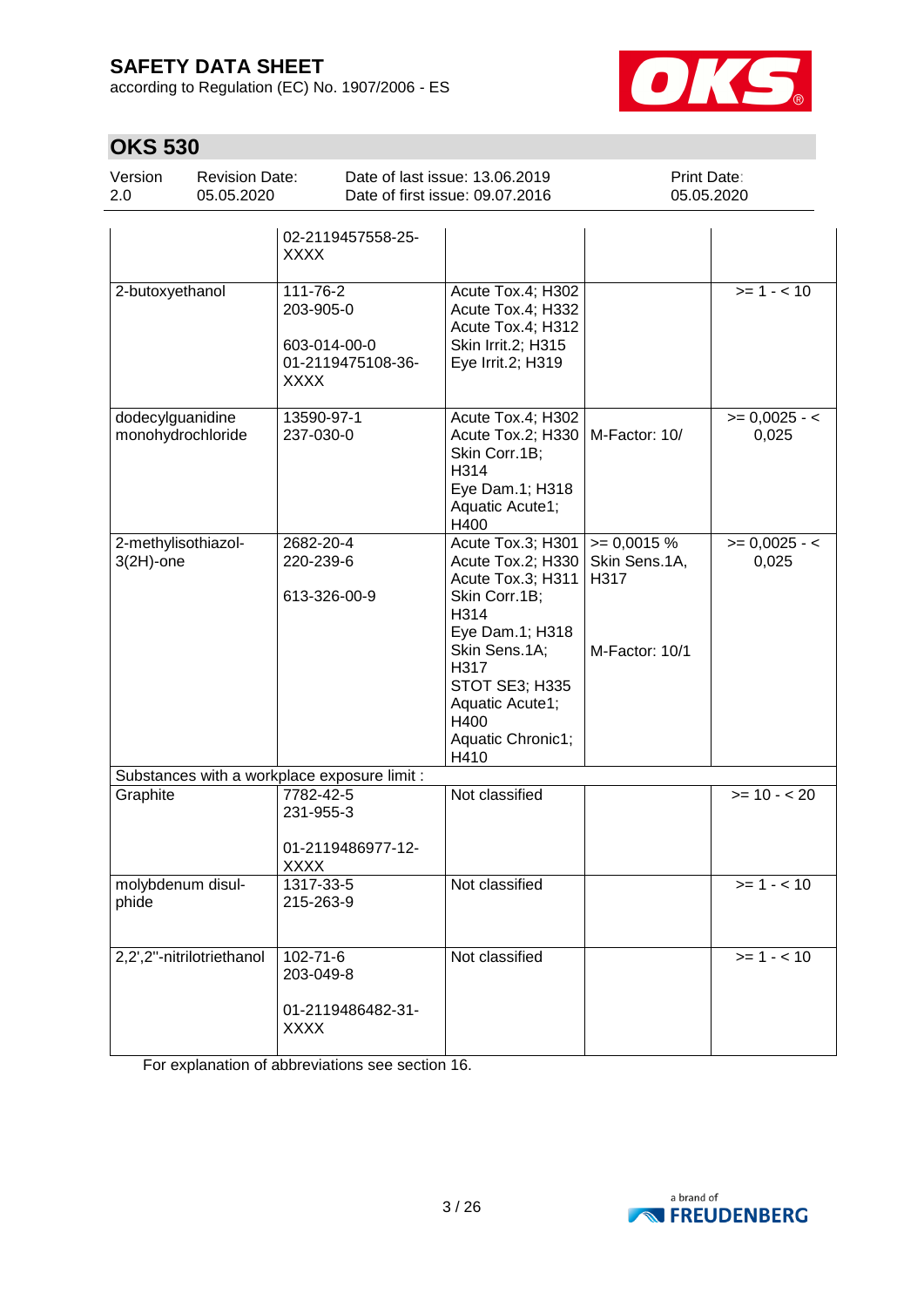according to Regulation (EC) No. 1907/2006 - ES



## **OKS 530**

| Version | Revision Date: | Date of last issue: 13.06.2019  | <b>Print Date:</b> |
|---------|----------------|---------------------------------|--------------------|
| 2.0     | 05.05.2020     | Date of first issue: 09.07.2016 | 05.05.2020         |

#### **SECTION 4: First aid measures**

### **4.1 Description of first aid measures** If inhaled : Remove person to fresh air. If signs/symptoms continue, get medical attention. Keep patient warm and at rest. If unconscious, place in recovery position and seek medical advice. Keep respiratory tract clear. If breathing is irregular or stopped, administer artificial respiration. In case of skin contact : Take off all contaminated clothing immediately. Wash off immediately with soap and plenty of water. Get medical attention immediately if irritation develops and persists. Wash clothing before reuse. Thoroughly clean shoes before reuse. In case of eye contact : Rinse immediately with plenty of water, also under the eyelids, for at least 10 minutes. Seek medical advice. If swallowed : Move the victim to fresh air. If unconscious, place in recovery position and seek medical advice. Keep respiratory tract clear. Do NOT induce vomiting. Rinse mouth with water. Never give anything by mouth to an unconscious person. **4.2 Most important symptoms and effects, both acute and delayed** Symptoms : Inhalation may provoke the following symptoms: Unconsciousness Dizziness **Drowsiness** Headache Nausea **Tiredness** Allergic appearance Risks : Can be absorbed through skin. May cause an allergic skin reaction. **4.3 Indication of any immediate medical attention and special treatment needed** Treatment : The first aid procedure should be established in consultation with the doctor responsible for industrial medicine. Treat symptomatically.

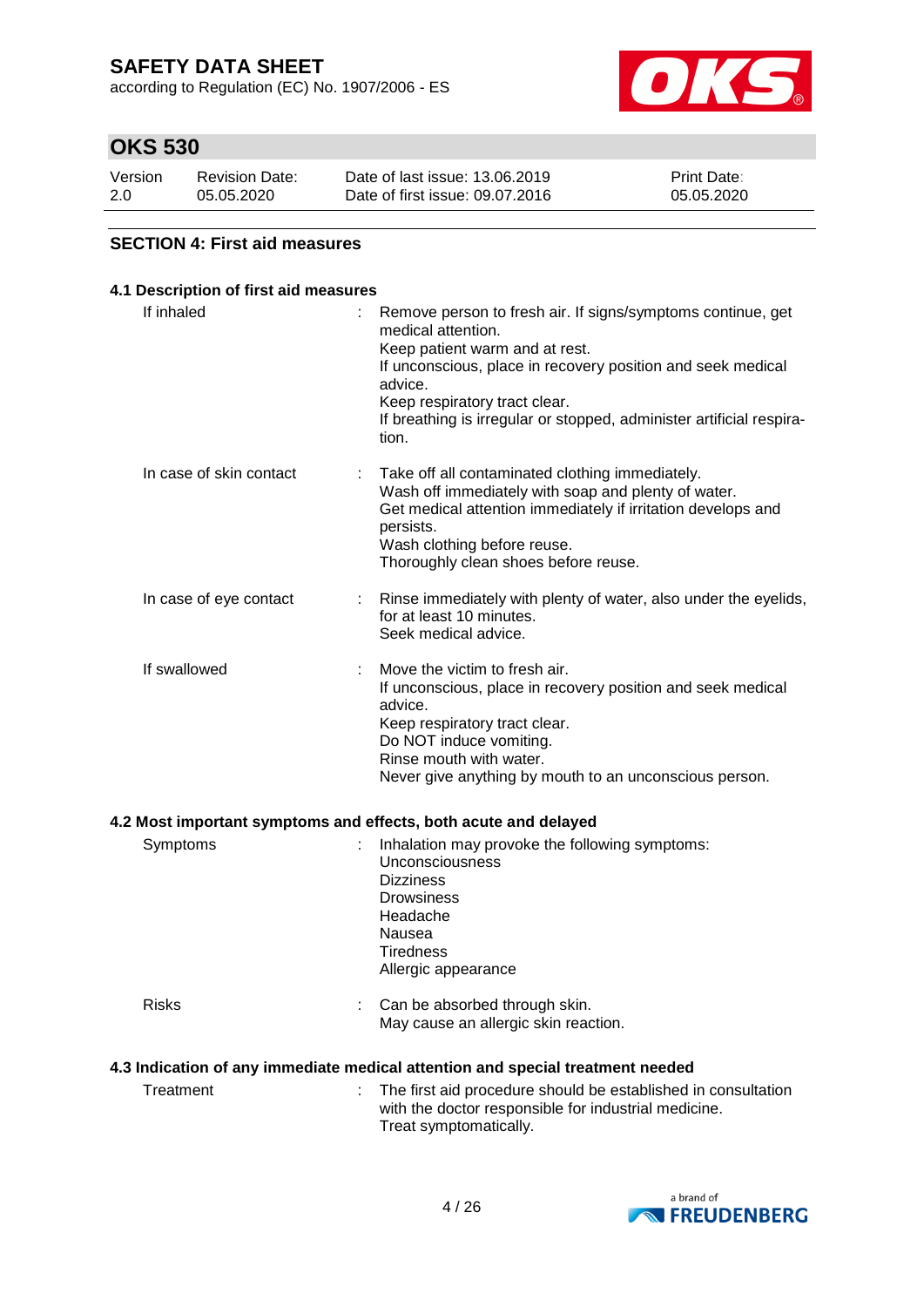according to Regulation (EC) No. 1907/2006 - ES



### **OKS 530**

| Version | <b>Revision Date:</b> | Date of last issue: 13.06.2019  | <b>Print Date:</b> |
|---------|-----------------------|---------------------------------|--------------------|
| 2.0     | 05.05.2020            | Date of first issue: 09.07.2016 | 05.05.2020         |

### **SECTION 5: Firefighting measures**

## **5.1 Extinguishing media**

| 5.1 Extinguishing media                                   |    |                                                                                                                                                                                                                                                                                                |
|-----------------------------------------------------------|----|------------------------------------------------------------------------------------------------------------------------------------------------------------------------------------------------------------------------------------------------------------------------------------------------|
| Suitable extinguishing media                              | ÷. | Use water spray, alcohol-resistant foam, dry chemical or car-<br>bon dioxide.                                                                                                                                                                                                                  |
| Unsuitable extinguishing<br>media                         |    | High volume water jet                                                                                                                                                                                                                                                                          |
| 5.2 Special hazards arising from the substance or mixture |    |                                                                                                                                                                                                                                                                                                |
| Specific hazards during fire-<br>fighting                 | t. | Fire may cause evolution of:<br>Carbon oxides<br>Metal oxides<br>Nitrogen oxides (NOx)<br>Sulphur oxides<br>Do not let product enter drains.<br>Container may explode if heated.<br>Beware of vapours accumulating to form explosive concentra-<br>tions. Vapours can accumulate in low areas. |
| 5.3 Advice for firefighters                               |    |                                                                                                                                                                                                                                                                                                |
| Special protective equipment :<br>for firefighters        |    | In the event of fire, wear self-contained breathing apparatus.<br>Use personal protective equipment. Exposure to decomposi-<br>tion products may be a hazard to health.                                                                                                                        |
| Further information                                       |    | Standard procedure for chemical fires.<br>Collect contaminated fire extinguishing water separately. This<br>must not be discharged into drains.<br>Cool containers/tanks with water spray.                                                                                                     |

#### **SECTION 6: Accidental release measures**

### **6.1 Personal precautions, protective equipment and emergency procedures** Personal precautions : Evacuate personnel to safe areas. Use personal protective equipment. Ensure adequate ventilation. Remove all sources of ignition. Do not breathe vapours or spray mist. Refer to protective measures listed in sections 7 and 8.

#### **6.2 Environmental precautions**

| Environmental precautions | . Try to prevent the material from entering drains or water  |
|---------------------------|--------------------------------------------------------------|
|                           | courses.                                                     |
|                           | Prevent further leakage or spillage if safe to do so.        |
|                           | Local authorities should be advised if significant spillages |
|                           | cannot be contained.                                         |

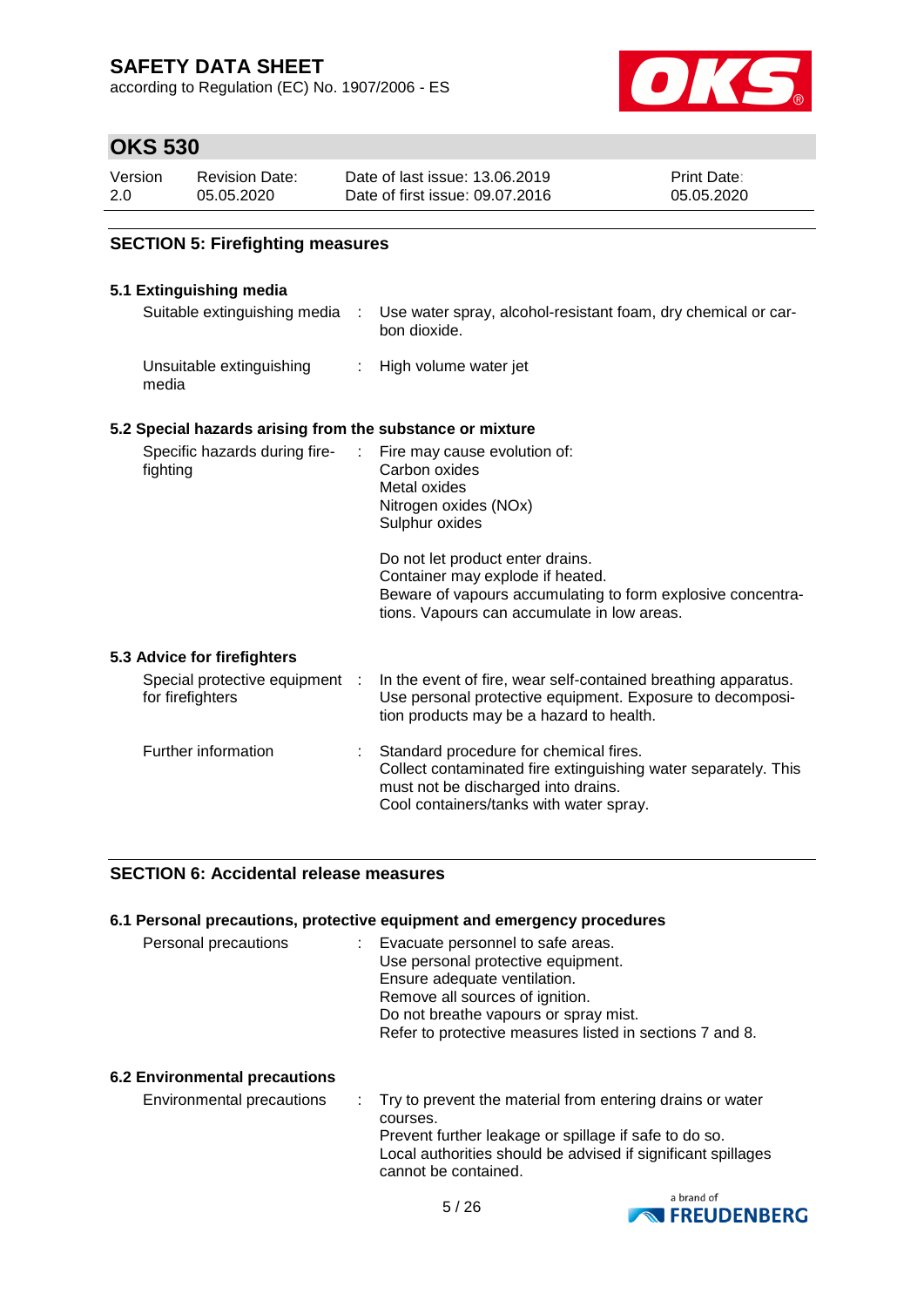according to Regulation (EC) No. 1907/2006 - ES



# **OKS 530**

| Version | Revision Date: | Date of last issue: 13.06.2019  | <b>Print Date:</b> |
|---------|----------------|---------------------------------|--------------------|
| 2.0     | 05.05.2020     | Date of first issue: 09.07.2016 | 05.05.2020         |

### **6.3 Methods and material for containment and cleaning up**

| Methods for cleaning up | : Contain spillage, and then collect with non-combustible ab-<br>sorbent material, (e.g. sand, earth, diatomaceous earth, ver-<br>miculite) and place in container for disposal according to local<br>/ national regulations (see section 13).<br>Non-sparking tools should be used. |  |
|-------------------------|--------------------------------------------------------------------------------------------------------------------------------------------------------------------------------------------------------------------------------------------------------------------------------------|--|
|-------------------------|--------------------------------------------------------------------------------------------------------------------------------------------------------------------------------------------------------------------------------------------------------------------------------------|--|

### **6.4 Reference to other sections**

For personal protection see section 8.

### **SECTION 7: Handling and storage**

#### **7.1 Precautions for safe handling**

| Advice on safe handling                            | Use only in an area containing explosion proof equipment.<br>Do not use in areas without adequate ventilation.<br>Do not breathe vapours or spray mist.<br>In case of insufficient ventilation, wear suitable respiratory<br>equipment.<br>Avoid contact with skin and eyes.<br>For personal protection see section 8.<br>Keep away from fire, sparks and heated surfaces.<br>Persons with a history of skin sensitisation problems or asth-<br>ma, allergies, chronic or recurrent respiratory disease should<br>not be employed in any process in which this mixture is being<br>used.<br>Smoking, eating and drinking should be prohibited in the ap-<br>plication area.<br>Wash hands and face before breaks and immediately after<br>handling the product.<br>Ensure all equipment is electrically grounded before beginning<br>transfer operations.<br>Do not get in eyes or mouth or on skin.<br>Do not get on skin or clothing.<br>Do not ingest.<br>Do not use sparking tools.<br>Do not enter areas where used or stored until adequately ven-<br>tilated.<br>Do not repack.<br>Do not re-use empty containers.<br>These safety instructions also apply to empty packaging which<br>may still contain product residues.<br>Keep container closed when not in use. |
|----------------------------------------------------|-----------------------------------------------------------------------------------------------------------------------------------------------------------------------------------------------------------------------------------------------------------------------------------------------------------------------------------------------------------------------------------------------------------------------------------------------------------------------------------------------------------------------------------------------------------------------------------------------------------------------------------------------------------------------------------------------------------------------------------------------------------------------------------------------------------------------------------------------------------------------------------------------------------------------------------------------------------------------------------------------------------------------------------------------------------------------------------------------------------------------------------------------------------------------------------------------------------------------------------------------------------------------------|
| Advice on protection against<br>fire and explosion | Keep away from heat and sources of ignition.                                                                                                                                                                                                                                                                                                                                                                                                                                                                                                                                                                                                                                                                                                                                                                                                                                                                                                                                                                                                                                                                                                                                                                                                                                |
| Hygiene measures                                   | Wash face, hands and any exposed skin thoroughly after<br>handling.                                                                                                                                                                                                                                                                                                                                                                                                                                                                                                                                                                                                                                                                                                                                                                                                                                                                                                                                                                                                                                                                                                                                                                                                         |

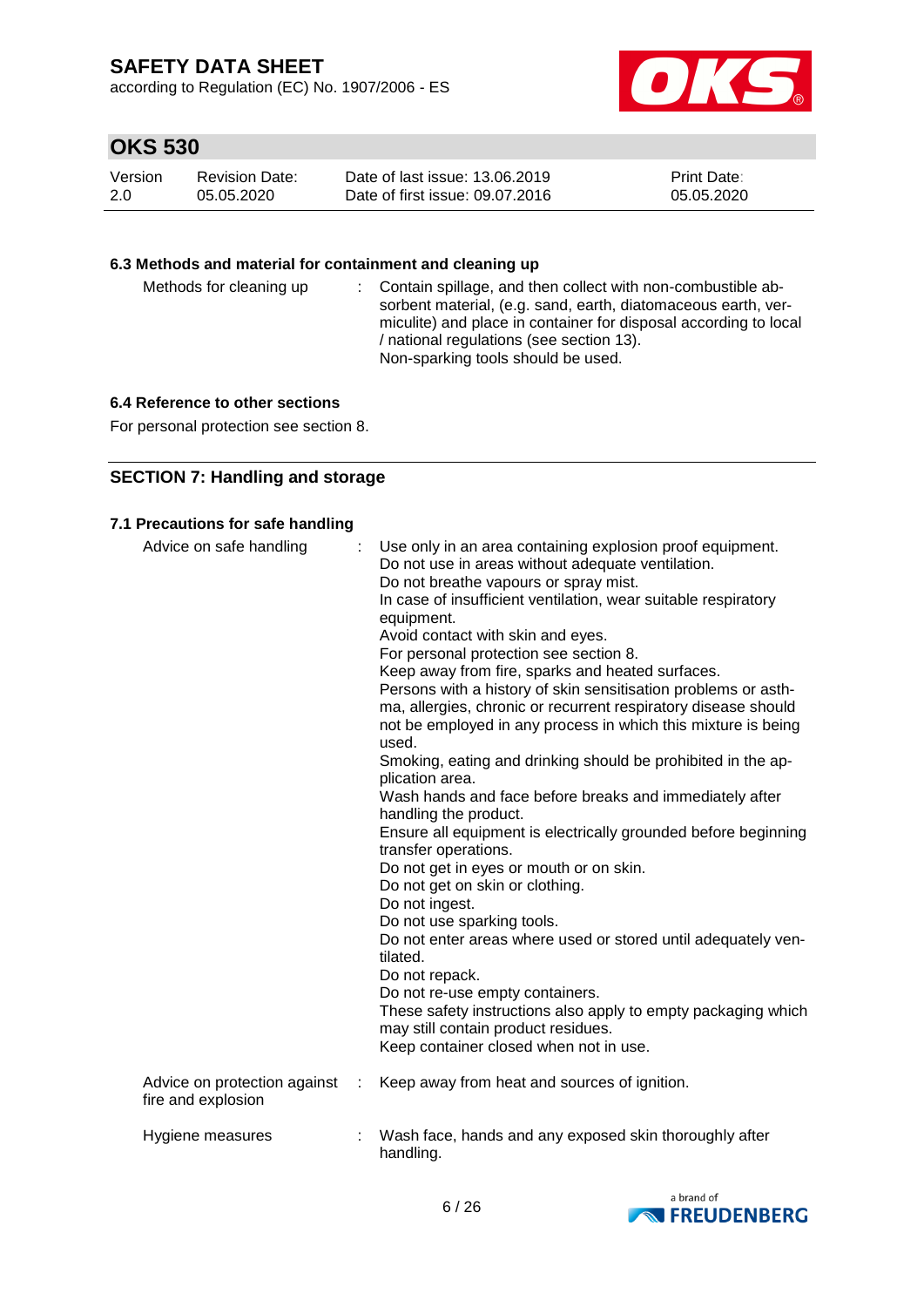according to Regulation (EC) No. 1907/2006 - ES



## **OKS 530**

| Version | <b>Revision Date:</b> | Date of last issue: 13.06.2019  | <b>Print Date:</b> |
|---------|-----------------------|---------------------------------|--------------------|
| -2.0    | 05.05.2020            | Date of first issue: 09.07.2016 | 05.05.2020         |

#### **7.2 Conditions for safe storage, including any incompatibilities**

| Requirements for storage<br>areas and containers |  | : Store in original container. Keep container closed when not in<br>use. Keep in a cool place away from oxidizing agents. Keep in<br>a dry, cool and well-ventilated place. Do not store together<br>with oxidizing and self-igniting products. Containers which are<br>opened must be carefully resealed and kept upright to prevent<br>leakage. Store in accordance with the particular national regu-<br>lations. Keep in properly labelled containers. |
|--------------------------------------------------|--|------------------------------------------------------------------------------------------------------------------------------------------------------------------------------------------------------------------------------------------------------------------------------------------------------------------------------------------------------------------------------------------------------------------------------------------------------------|
|--------------------------------------------------|--|------------------------------------------------------------------------------------------------------------------------------------------------------------------------------------------------------------------------------------------------------------------------------------------------------------------------------------------------------------------------------------------------------------------------------------------------------------|

#### **7.3 Specific end use(s)**

Specific use(s) : Specific instructions for handling, not required.

### **SECTION 8: Exposure controls/personal protection**

#### **8.1 Control parameters**

#### **Occupational Exposure Limits**

| Components          | CAS-No.                                                                       | Value type (Form<br>of exposure)   | Control parameters<br><b>Basis</b>                                            |                    |  |
|---------------------|-------------------------------------------------------------------------------|------------------------------------|-------------------------------------------------------------------------------|--------------------|--|
| Graphite            | 7782-42-5                                                                     | VLA-ED (respira-                   | $2$ mg/m $3$                                                                  | <b>ES VLA</b>      |  |
|                     |                                                                               | ble dust fraction)                 |                                                                               | $(2017 - 02 - 01)$ |  |
| isopropanol         | 67-63-0                                                                       | <b>VLA-ED</b>                      | 200 ppm                                                                       | <b>ES VLA</b>      |  |
|                     |                                                                               |                                    | 500 mg/m3                                                                     | $(2011 - 03 - 03)$ |  |
|                     |                                                                               | <b>VLA-EC</b>                      | 400 ppm                                                                       | <b>ES VLA</b>      |  |
|                     |                                                                               |                                    | 1.000 mg/m3                                                                   | $(2011 - 03 - 03)$ |  |
| molybdenum di-      | 1317-33-5                                                                     | VLA-ED (inhala-                    | 10 mg/m3                                                                      | <b>ES VLA</b>      |  |
| sulphide            |                                                                               | ble fraction)                      | (Molybdenum)                                                                  | $(2015 - 02 - 19)$ |  |
| Further information |                                                                               |                                    | The terms soluble and insoluble are understood to refer to the water., Please |                    |  |
|                     |                                                                               |                                    | refer to UNE EN 481: Workplaces atmospheres. Size fraction definitions for    |                    |  |
|                     |                                                                               | measurement of airborne particles. |                                                                               |                    |  |
|                     |                                                                               | VLA-ED (respira-                   | $3$ mg/m $3$                                                                  | <b>ES VLA</b>      |  |
|                     |                                                                               | ble fraction)                      | (Molybdenum)                                                                  | $(2015-02-19)$     |  |
| Further information | The terms soluble and insoluble are understood to refer to the water., Please |                                    |                                                                               |                    |  |
|                     |                                                                               |                                    | refer to UNE EN 481: Workplaces atmospheres. Size fraction definitions for    |                    |  |
|                     |                                                                               | measurement of airborne particles. |                                                                               |                    |  |
| 2-butoxyethanol     | 111-76-2                                                                      | <b>TWA</b>                         | 20 ppm                                                                        | 2000/39/EC         |  |
|                     |                                                                               |                                    | 98 mg/m3                                                                      | $(2000-06-16)$     |  |
| Further information | Identifies the possibility of significant uptake through the skin, Indicative |                                    |                                                                               |                    |  |
|                     |                                                                               | <b>STEL</b>                        | 50 ppm                                                                        | 2000/39/EC         |  |
|                     |                                                                               |                                    | 246 mg/m3                                                                     | $(2000-06-16)$     |  |
| Further information |                                                                               |                                    | Identifies the possibility of significant uptake through the skin, Indicative |                    |  |
|                     |                                                                               | VLA-ED                             | 20 ppm                                                                        | <b>ES VLA</b>      |  |
|                     |                                                                               |                                    | 98 mg/m3                                                                      | $(2012 - 01 - 01)$ |  |
| Further information | Skin                                                                          |                                    |                                                                               |                    |  |
|                     |                                                                               | <b>VLA-EC</b>                      | 50 ppm                                                                        | <b>ES VLA</b>      |  |
|                     |                                                                               |                                    | 245 mg/m3                                                                     | $(2012 - 01 - 01)$ |  |
| Further information | <b>Skin</b>                                                                   |                                    |                                                                               |                    |  |
| $2,2',2''-$         | $102 - 71 - 6$                                                                | VLA-ED                             | $5$ mg/m $3$                                                                  | <b>ES VLA</b>      |  |

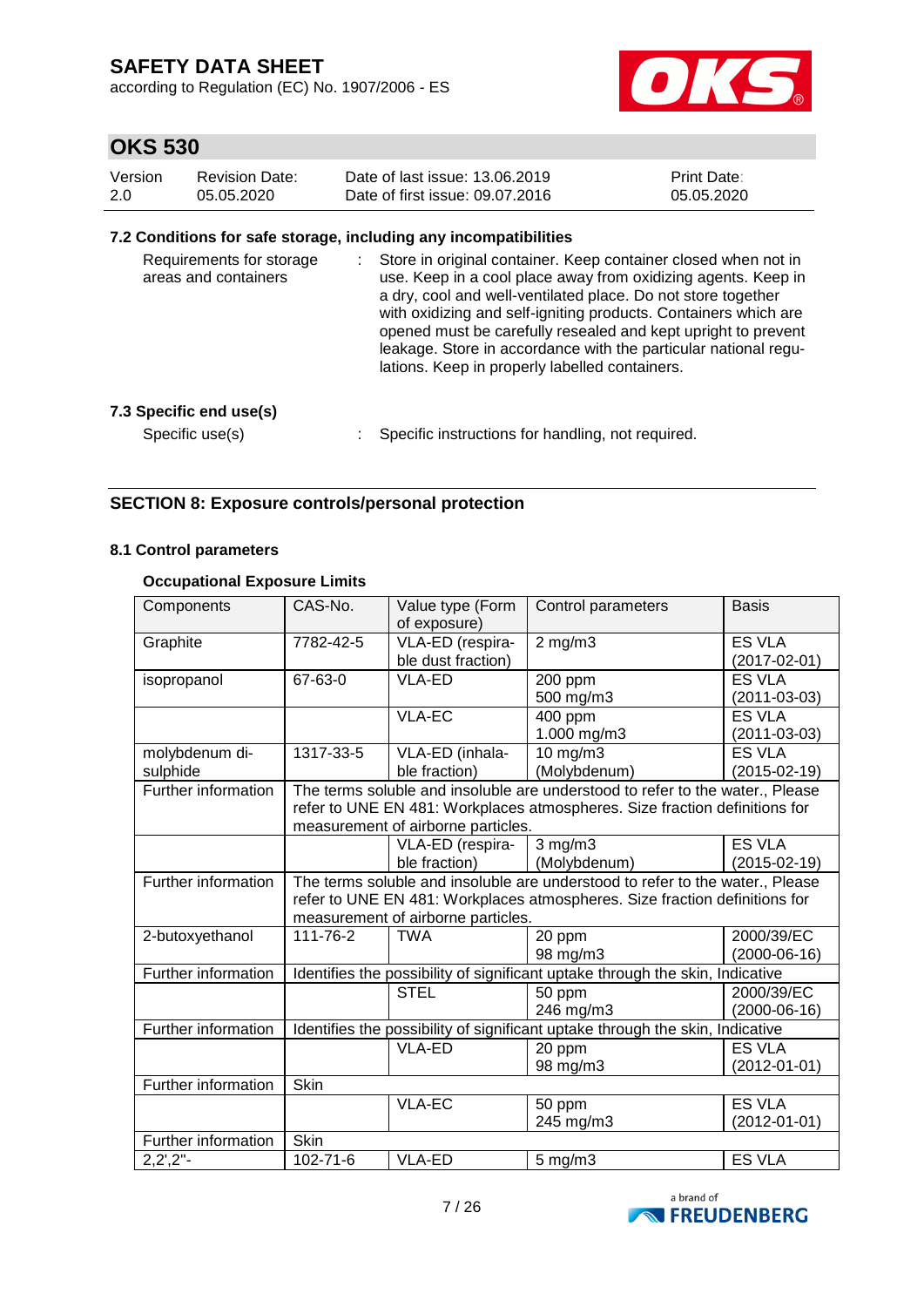according to Regulation (EC) No. 1907/2006 - ES



## **OKS 530**

| Version | <b>Revision Date:</b> | Date of last issue: 13.06.2019  | <b>Print Date:</b> |
|---------|-----------------------|---------------------------------|--------------------|
| 2.0     | 05.05.2020            | Date of first issue: 09.07.2016 | 05.05.2020         |

nitrilotriethanol (2006-01-01)

#### **Biological occupational exposure limits**

| Substance name  | CAS-No.  | Control parameters                                         | Sampling time                  | <b>Basis</b>                         |
|-----------------|----------|------------------------------------------------------------|--------------------------------|--------------------------------------|
| isopropanol     | 67-63-0  | Acetone: 40 mg/l<br>(Urine)                                | At the end of the<br>work week | <b>ES VLB</b><br>$(2011-03-$<br>03)  |
| 2-butoxyethanol | 111-76-2 | butoxy acetic acid:<br>200 mg/g Creati-<br>nine<br>(Urine) | End of workday                 | <b>ES VLB</b><br>$(2011-03-$<br>(03) |

### **Derived No Effect Level (DNEL) according to Regulation (EC) No. 1907/2006:**

| Substance name            | End Use | Exposure routes | Potential health ef-<br>fects | Value                 |
|---------------------------|---------|-----------------|-------------------------------|-----------------------|
| 2-butoxyethanol           | Workers | Inhalation      | Long-term systemic<br>effects | 98 mg/m3              |
|                           | Workers | Inhalation      | Acute systemic ef-<br>fects   | 1091 mg/m3            |
|                           | Workers | Skin contact    | Long-term systemic<br>effects | $125$ mg/kg<br>bw/day |
|                           | Workers | Skin contact    | Acute systemic ef-<br>fects   | 89 mg/kg<br>bw/day    |
|                           | Workers | Inhalation      | Acute local effects           | 246 mg/m3             |
| 2,2',2"-nitrilotriethanol | Workers | Dermal          | Long-term systemic<br>effects | $6,3$ mg/kg           |
|                           | Workers | Inhalation      | Long-term systemic<br>effects | $5$ mg/m $3$          |
|                           | Workers | Inhalation      | Long-term local ef-<br>fects  | $5 \text{ mg/m}$ 3    |

#### **Predicted No Effect Concentration (PNEC) according to Regulation (EC) No. 1907/2006:**

| Substance name            | <b>Environmental Compartment</b><br>Value |                     |
|---------------------------|-------------------------------------------|---------------------|
| 2-butoxyethanol           | Fresh water                               | 8,8 mg/l            |
|                           | Marine water                              | $0,88 \text{ mg/l}$ |
|                           | Sewage treatment plant                    | 463 mg/l            |
|                           | Fresh water sediment                      | 34,6 mg/kg          |
|                           | Marine sediment                           | $3,46$ mg/kg        |
|                           | Soil                                      | $2,33$ mg/kg        |
|                           | Oral                                      | $0,02$ mg/kg        |
| 2,2',2"-nitrilotriethanol | Soil                                      | $0,151$ mg/kg       |
|                           | Microbiological Activity in Sewage Treat- | $10$ mg/l           |
|                           | ment Systems                              |                     |
|                           | Fresh water                               | $0,32 \text{ mg/l}$ |
|                           | Marine water                              | $0,032$ mg/l        |
|                           | Fresh water sediment                      | $1,7$ mg/kg         |
|                           | Marine sediment                           | $0,17$ mg/kg        |

#### **8.2 Exposure controls**

### **Engineering measures**

Use only in an area equipped with explosion proof exhaust ventilation.

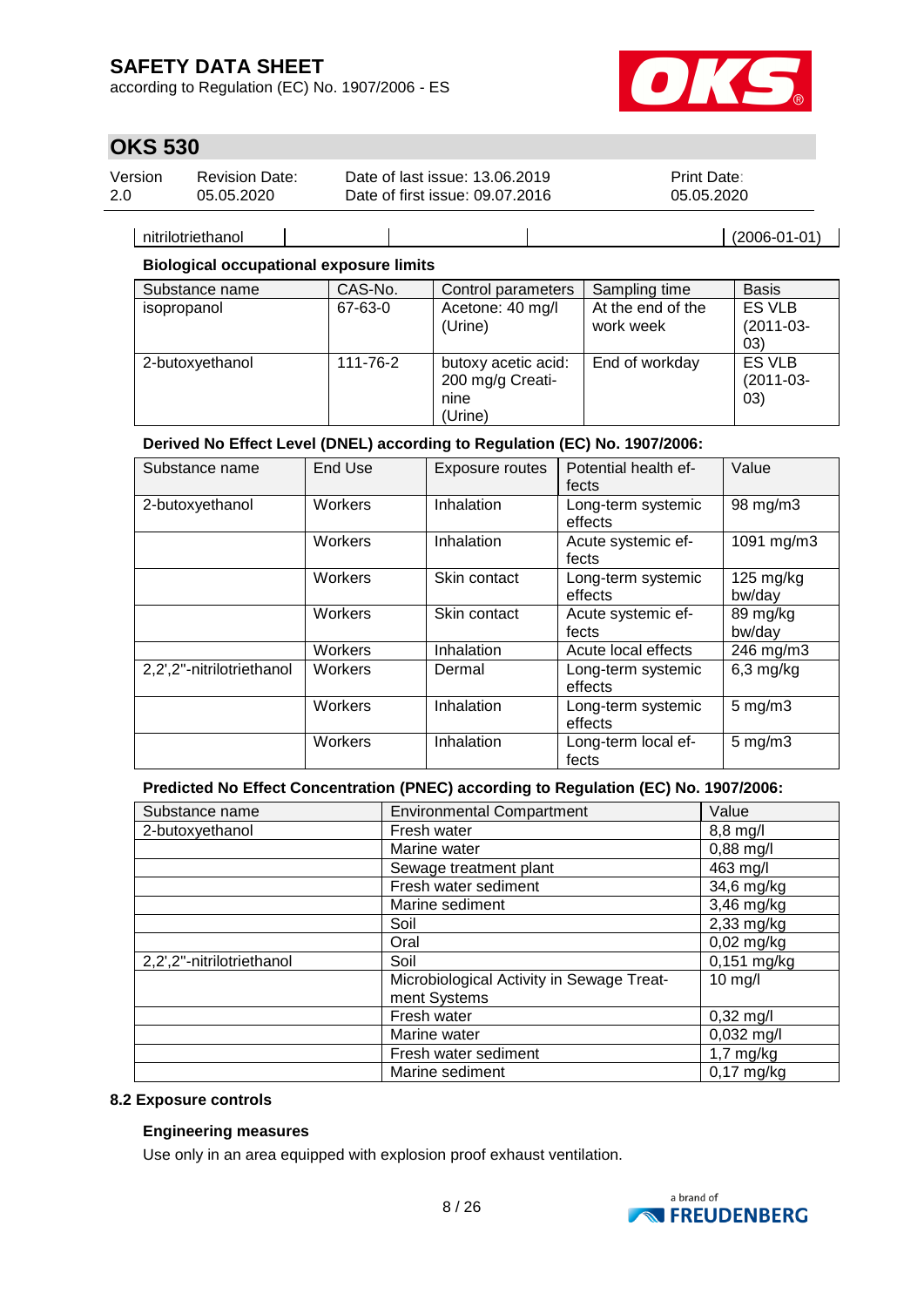according to Regulation (EC) No. 1907/2006 - ES



## **OKS 530**

| Version<br>2.0 | <b>Revision Date:</b><br>05.05.2020 | Date of last issue: 13.06.2019<br>Date of first issue: 09.07.2016  | <b>Print Date:</b><br>05.05.2020 |
|----------------|-------------------------------------|--------------------------------------------------------------------|----------------------------------|
|                |                                     | Maintain air concentrations below occupational exposure standards. |                                  |
|                | Personal protective equipment       |                                                                    |                                  |
|                | Eye protection                      | Safety glasses with side-shields                                   |                                  |
|                | Hand protection                     |                                                                    |                                  |
|                | Material                            | Nitrile rubber                                                     |                                  |
|                | Break through time                  | $>10$ min                                                          |                                  |

| Protective index       | Class 1                                                                                                                                                                                                                                                                                                                                     |
|------------------------|---------------------------------------------------------------------------------------------------------------------------------------------------------------------------------------------------------------------------------------------------------------------------------------------------------------------------------------------|
| Remarks                | Wear protective gloves. The break through time depends<br>amongst other things on the material, the thickness and the<br>type of glove and therefore has to be measured for each<br>case.<br>The selected protective gloves have to satisfy the specifica-<br>tions of Regulation (EU) 2016/425 and the standard EN 374<br>derived from it. |
| Respiratory protection | Use respiratory protection unless adequate local exhaust<br>ventilation is provided or exposure assessment demonstrates<br>that exposures are within recommended exposure guidelines.                                                                                                                                                       |
| Filter type            | Filter type A-P                                                                                                                                                                                                                                                                                                                             |
| Protective measures    | The type of protective equipment must be selected according<br>to the concentration and amount of the dangerous substance<br>at the specific workplace.<br>Choose body protection in relation to its type, to the concen-<br>tration and amount of dangerous substances, and to the spe-<br>cific work-place.                               |

### **SECTION 9: Physical and chemical properties**

### **9.1 Information on basic physical and chemical properties**

| Appearance          | t. | liquid                               |
|---------------------|----|--------------------------------------|
| Colour              |    | black                                |
| Odour               |    | solvent-like                         |
| Odour Threshold     | t. | No data available                    |
|                     |    |                                      |
| рH                  |    | : $9(20 °C)$<br>Concentration: 100 % |
| Melting point/range |    | No data available                    |
|                     |    |                                      |

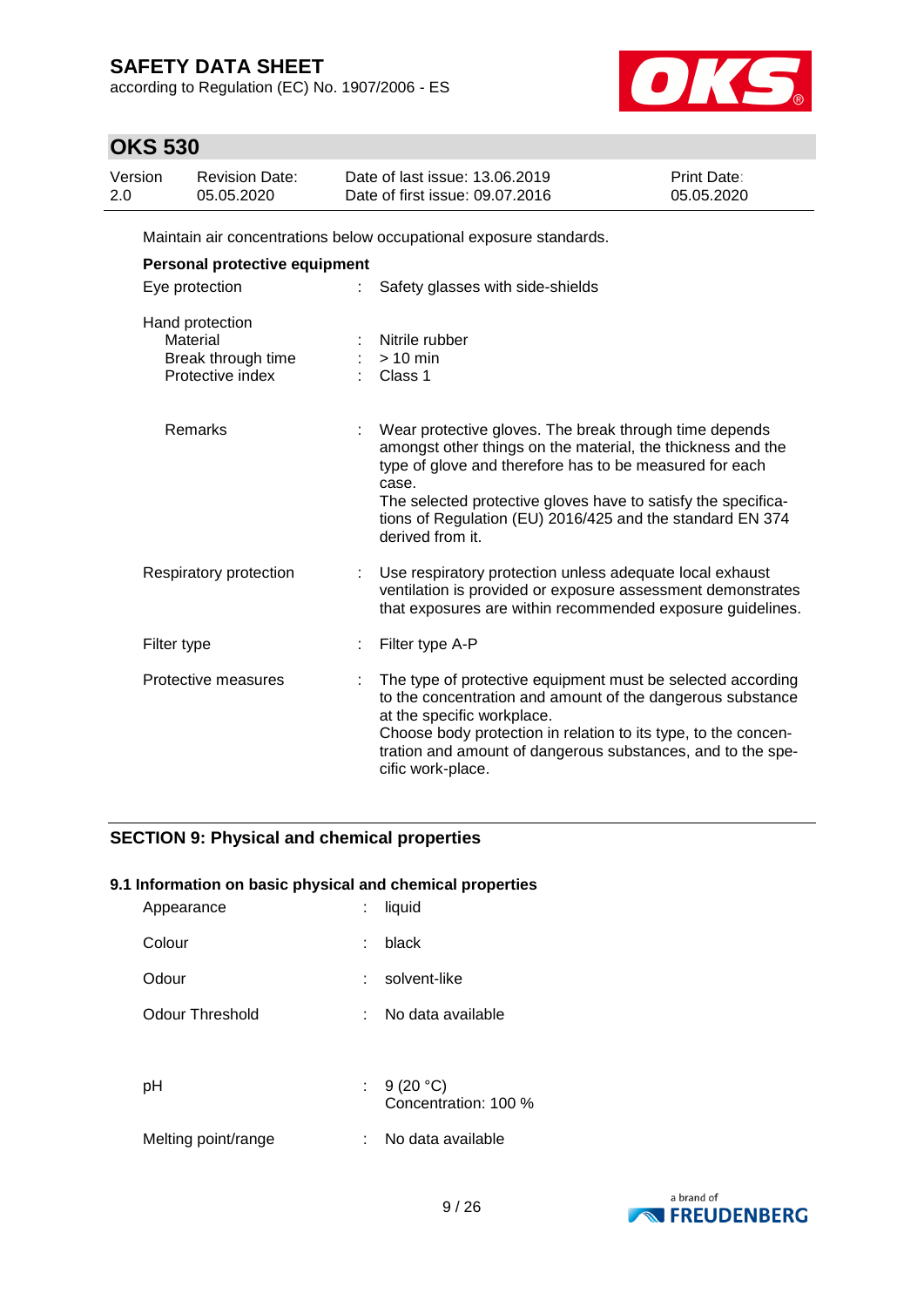according to Regulation (EC) No. 1907/2006 - ES



| 2.0 | <b>Revision Date:</b><br>Date of last issue: 13.06.2019<br>Version<br>05.05.2020<br>Date of first issue: 09.07.2016 |                                                     |    | Print Date:<br>05.05.2020    |  |
|-----|---------------------------------------------------------------------------------------------------------------------|-----------------------------------------------------|----|------------------------------|--|
|     | Boiling point/boiling range                                                                                         |                                                     | ÷. | 82 °C<br>(1.013 hPa)         |  |
|     | Flash point                                                                                                         |                                                     | ÷  | 37 °C<br>Method: Abel-Pensky |  |
|     |                                                                                                                     | Evaporation rate                                    |    | No data available            |  |
|     |                                                                                                                     | Flammability (solid, gas)                           | ÷  | Not applicable               |  |
|     | Upper explosion limit / Upper<br>flammability limit                                                                 |                                                     | ÷  | No data available            |  |
|     |                                                                                                                     | Lower explosion limit / Lower<br>flammability limit | ÷  | No data available            |  |
|     | Vapour pressure                                                                                                     |                                                     |    | 35 hPa (20 °C)               |  |
|     |                                                                                                                     | Relative vapour density                             |    | No data available            |  |
|     | Density                                                                                                             |                                                     | t  | $1,10$ g/cm3<br>(20 °C)      |  |
|     | <b>Bulk density</b>                                                                                                 |                                                     |    | No data available            |  |
|     | Solubility(ies)                                                                                                     | Water solubility                                    |    | soluble                      |  |
|     |                                                                                                                     | Solubility in other solvents                        |    | No data available            |  |
|     | octanol/water                                                                                                       | Partition coefficient: n-                           |    | No data available            |  |
|     |                                                                                                                     | Auto-ignition temperature                           | ÷  | No data available            |  |
|     |                                                                                                                     | Decomposition temperature                           |    | No data available            |  |
|     | Viscosity                                                                                                           | Viscosity, dynamic                                  |    | No data available            |  |
|     |                                                                                                                     | Viscosity, kinematic                                |    | 129 mm2/s (40 °C)            |  |
|     |                                                                                                                     | <b>Explosive properties</b>                         |    | Not explosive                |  |
|     |                                                                                                                     | Oxidizing properties                                |    | No data available            |  |
|     |                                                                                                                     | 9.2 Other information                               |    |                              |  |
|     |                                                                                                                     | Sublimation point                                   |    | No data available            |  |
|     |                                                                                                                     | Metal corrosion rate                                |    | Not corrosive to metals      |  |
|     | Self-ignition                                                                                                       |                                                     |    | No data available            |  |

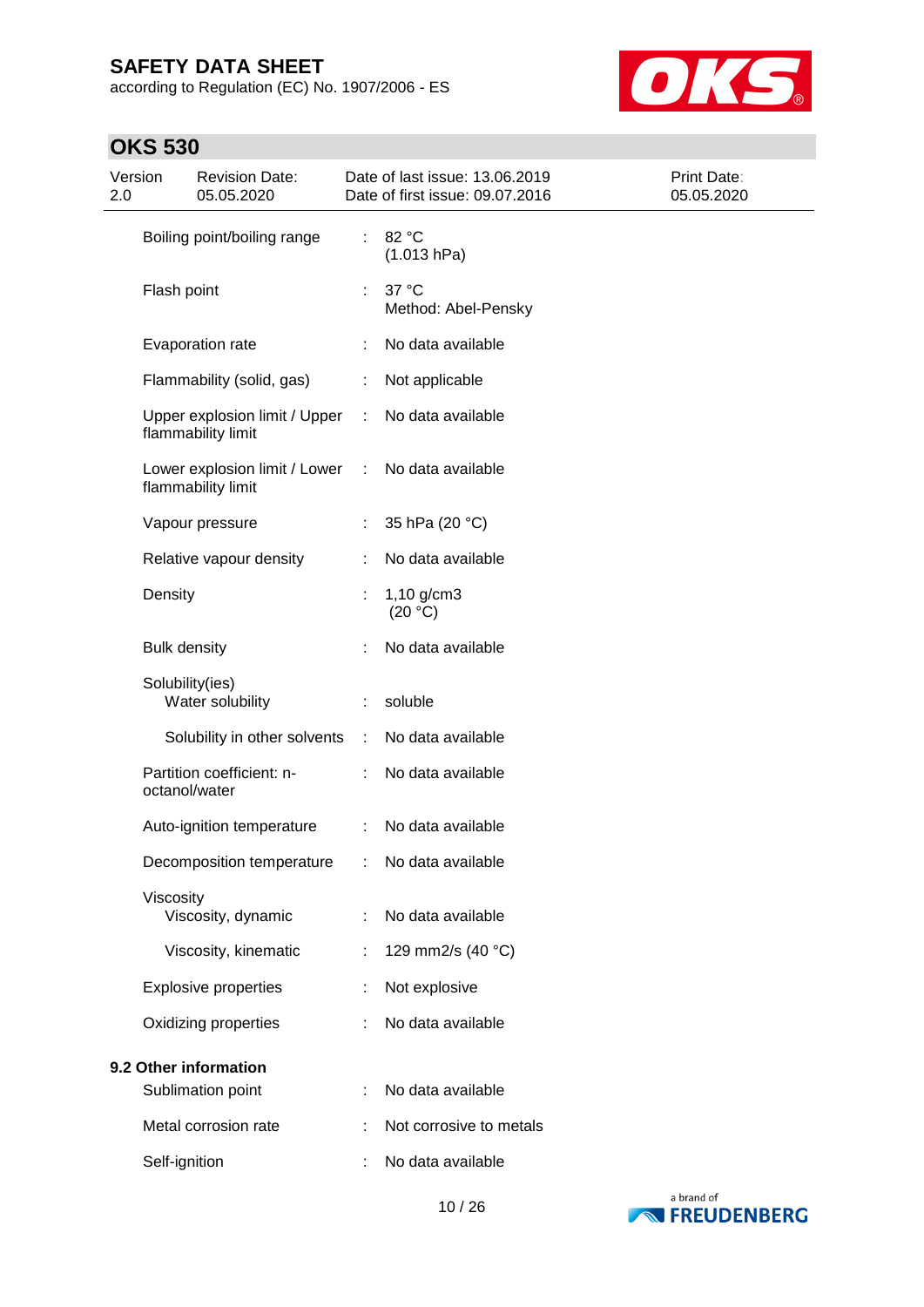according to Regulation (EC) No. 1907/2006 - ES



## **OKS 530**

| Version | <b>Revision Date:</b> | Date of last issue: 13.06.2019  | <b>Print Date:</b> |
|---------|-----------------------|---------------------------------|--------------------|
| 2.0     | 05.05.2020            | Date of first issue: 09.07.2016 | 05.05.2020         |

### **SECTION 10: Stability and reactivity**

#### **10.1 Reactivity**

No hazards to be specially mentioned.

#### **10.2 Chemical stability**

Stable under normal conditions.

### **10.3 Possibility of hazardous reactions**

| Hazardous reactions | No dangerous reaction known under conditions of normal use. |
|---------------------|-------------------------------------------------------------|
|---------------------|-------------------------------------------------------------|

#### **10.4 Conditions to avoid**

Conditions to avoid : Heat, flames and sparks.

Strong sunlight for prolonged periods.

#### **10.5 Incompatible materials**

| Materials to avoid | Oxidizing agents |
|--------------------|------------------|
|--------------------|------------------|

#### **10.6 Hazardous decomposition products**

No decomposition if stored and applied as directed.

### **SECTION 11: Toxicological information**

#### **11.1 Information on toxicological effects**

| <b>Acute toxicity</b>     |                                                                                                                          |  |
|---------------------------|--------------------------------------------------------------------------------------------------------------------------|--|
| <b>Product:</b>           |                                                                                                                          |  |
| Acute oral toxicity       | Acute toxicity estimate: $> 2.000$ mg/kg<br>Method: Calculation method                                                   |  |
| Acute inhalation toxicity | Acute toxicity estimate: $> 20$ mg/l<br>÷<br>Exposure time: 4 h<br>Test atmosphere: vapour<br>Method: Calculation method |  |
| Acute dermal toxicity     | Acute toxicity estimate: $> 2.000$ mg/kg<br>Method: Calculation method<br>Symptoms: Redness, Local irritation            |  |
|                           |                                                                                                                          |  |
| <b>Components:</b>        |                                                                                                                          |  |
| isopropanol:              |                                                                                                                          |  |
| Acute oral toxicity       | LD50 Oral (Rat): 5.840 mg/kg                                                                                             |  |

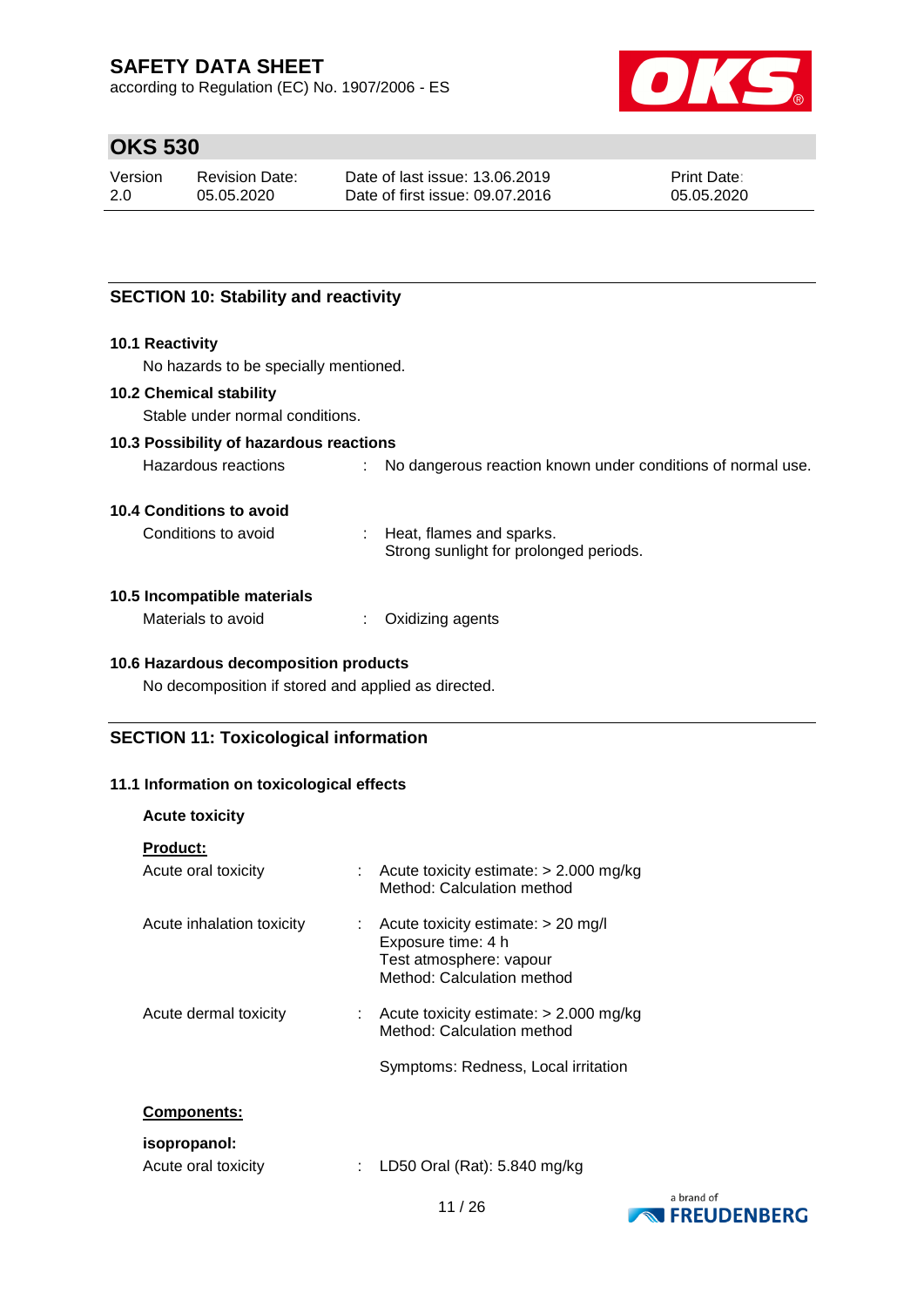according to Regulation (EC) No. 1907/2006 - ES



| Version<br>2.0 | <b>Revision Date:</b><br>05.05.2020 |   | Date of last issue: 13.06.2019<br>Date of first issue: 09.07.2016                                                           | Print Date:<br>05.05.2020 |
|----------------|-------------------------------------|---|-----------------------------------------------------------------------------------------------------------------------------|---------------------------|
|                |                                     |   |                                                                                                                             |                           |
|                | 2-butoxyethanol:                    |   |                                                                                                                             |                           |
|                | Acute oral toxicity                 |   | LD50 (Rat): 1.746 mg/kg                                                                                                     |                           |
|                | Acute inhalation toxicity           |   | : Assessment: The component/mixture is moderately toxic after<br>short term inhalation.                                     |                           |
|                | Acute dermal toxicity               |   | Assessment: The component/mixture is moderately toxic after<br>single contact with skin.                                    |                           |
|                | dodecylguanidine monohydrochloride: |   |                                                                                                                             |                           |
|                | Acute oral toxicity                 |   | LD50 (Rat): Assessment: The component/mixture is moder-<br>ately toxic after single ingestion.                              |                           |
|                | Acute inhalation toxicity           |   | LC50 (Rat): Test atmosphere: dust/mist<br>Assessment: The component/mixture is highly toxic after short<br>term inhalation. |                           |
|                | 2-methylisothiazol-3(2H)-one:       |   |                                                                                                                             |                           |
|                | Acute oral toxicity                 | ÷ | LD50 Oral (Rat): $>$ 50 mg/kg                                                                                               |                           |
|                |                                     |   | Symptoms: Pain, Stomach/intestinal disorders                                                                                |                           |
|                |                                     |   | Remarks: Toxic if swallowed.                                                                                                |                           |
|                | Acute inhalation toxicity           |   | : LC50 (Rat): $0,11 \text{ mg/l}$                                                                                           |                           |
|                |                                     |   | Exposure time: 4 h<br>Test atmosphere: dust/mist                                                                            |                           |
|                |                                     |   | Method: OECD Test Guideline 403                                                                                             |                           |
|                |                                     |   | Remarks: Risk of delayed pulmonary oedema.<br>Effects of breathing high concentrations of vapour may in-<br>clude:          |                           |
|                |                                     |   | Very toxic by inhalation.<br>Irritating to respiratory system.                                                              |                           |
|                |                                     |   |                                                                                                                             |                           |
|                |                                     |   | Symptoms: Local irritation, Respiratory disorders, Inhalation<br>may provoke the following symptoms:                        |                           |
|                | Acute dermal toxicity               |   | LD50 Dermal (Rabbit, female): 326 mg/kg                                                                                     |                           |
|                |                                     |   | Remarks: Very toxic in contact with skin.                                                                                   |                           |
|                |                                     |   | Symptoms: Blistering, Redness, Local irritation                                                                             |                           |
|                | molybdenum disulphide:              |   |                                                                                                                             |                           |
|                | Acute oral toxicity                 |   | LD50 (Rat): $> 5.000$ mg/kg                                                                                                 |                           |
|                | Acute dermal toxicity               |   | LD50 (Rat): > 16.000 mg/kg                                                                                                  |                           |

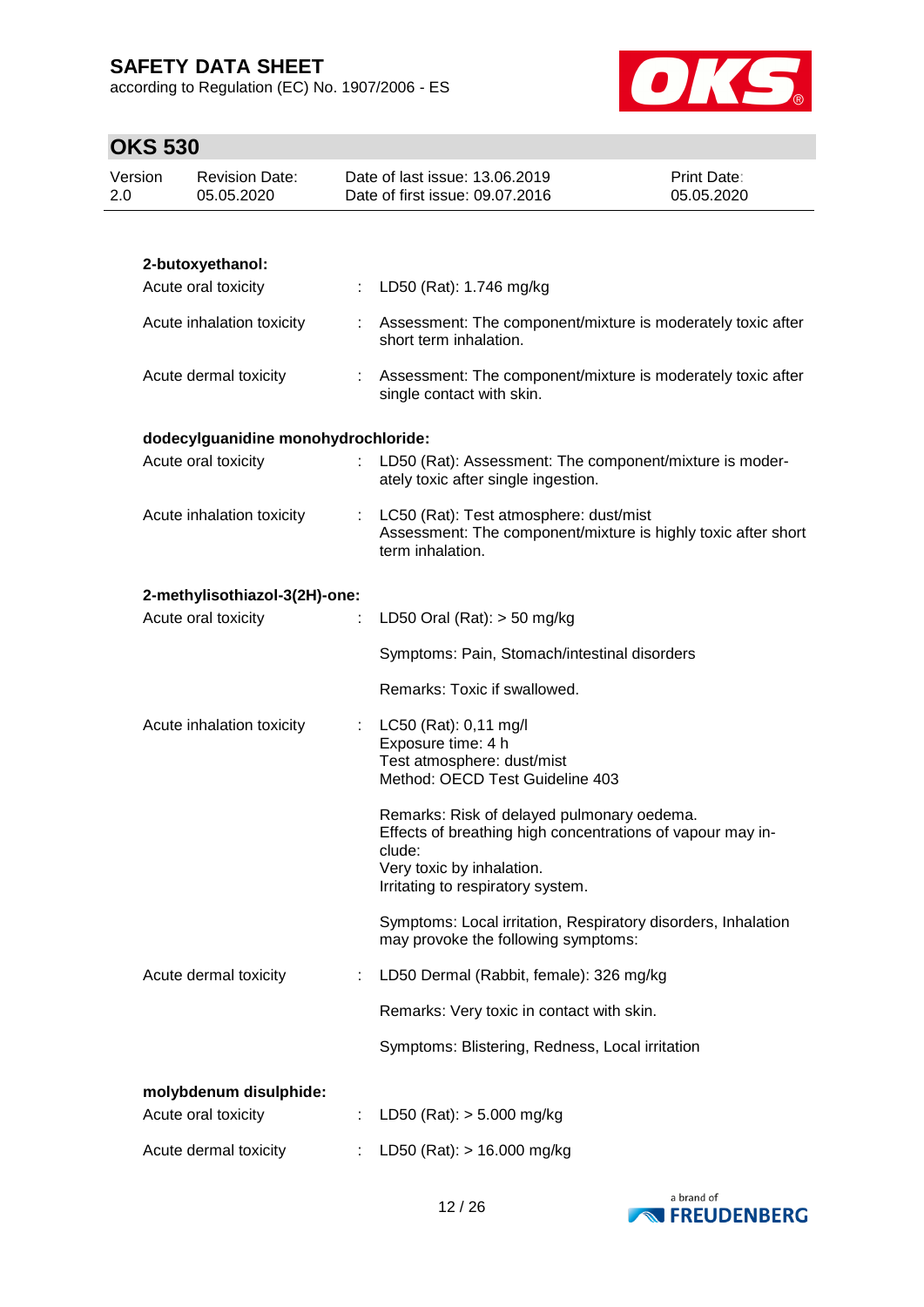according to Regulation (EC) No. 1907/2006 - ES



| <b>OKS 530</b>        |                                     |                                                                              |                                                          |  |  |  |  |
|-----------------------|-------------------------------------|------------------------------------------------------------------------------|----------------------------------------------------------|--|--|--|--|
| Version<br>2.0        | <b>Revision Date:</b><br>05.05.2020 | Date of last issue: 13.06.2019<br>Date of first issue: 09.07.2016            | <b>Print Date:</b><br>05.05.2020                         |  |  |  |  |
|                       | 2,2',2"-nitrilotriethanol:          |                                                                              |                                                          |  |  |  |  |
|                       | Acute oral toxicity                 | LD50 (Rat): 6.400 mg/kg<br>Method: OECD Test Guideline 401                   |                                                          |  |  |  |  |
| Acute dermal toxicity |                                     | : LD50 (Rat): $> 2.000$ mg/kg<br>Method: OECD Test Guideline 402<br>toxicity | Assessment: The substance or mixture has no acute dermal |  |  |  |  |
|                       | <b>Skin corrosion/irritation</b>    |                                                                              |                                                          |  |  |  |  |
| <b>Product:</b>       |                                     |                                                                              |                                                          |  |  |  |  |
| <b>Remarks</b>        |                                     | This information is not available.                                           |                                                          |  |  |  |  |
|                       | Components:                         |                                                                              |                                                          |  |  |  |  |
|                       | 2-butoxyethanol:                    |                                                                              |                                                          |  |  |  |  |
| <b>Species</b>        |                                     | Rabbit                                                                       |                                                          |  |  |  |  |
| Assessment<br>Result  |                                     | Irritating to skin.<br>Irritating to skin.                                   |                                                          |  |  |  |  |
|                       | dodecylguanidine monohydrochloride: |                                                                              |                                                          |  |  |  |  |
| Assessment<br>Result  |                                     | Causes burns.<br>Causes burns.                                               |                                                          |  |  |  |  |
|                       | 2-methylisothiazol-3(2H)-one:       |                                                                              |                                                          |  |  |  |  |
| Species               |                                     | Rabbit                                                                       |                                                          |  |  |  |  |
| Result                |                                     | Causes burns.                                                                |                                                          |  |  |  |  |
| Remarks               |                                     | Causes skin burns.                                                           |                                                          |  |  |  |  |
|                       | molybdenum disulphide:              |                                                                              |                                                          |  |  |  |  |
| Result                | Assessment                          | No skin irritation<br>No skin irritation                                     |                                                          |  |  |  |  |
|                       | 2,2',2"-nitrilotriethanol:          |                                                                              |                                                          |  |  |  |  |
| Species               |                                     | Rabbit                                                                       |                                                          |  |  |  |  |
| Assessment            |                                     |                                                                              | No skin irritation                                       |  |  |  |  |
| Method<br>Result      |                                     | No skin irritation                                                           | <b>OECD Test Guideline 404</b>                           |  |  |  |  |

a brand of **EXPRESSION FREUDENBERG** 

Remarks : Irritating to eyes.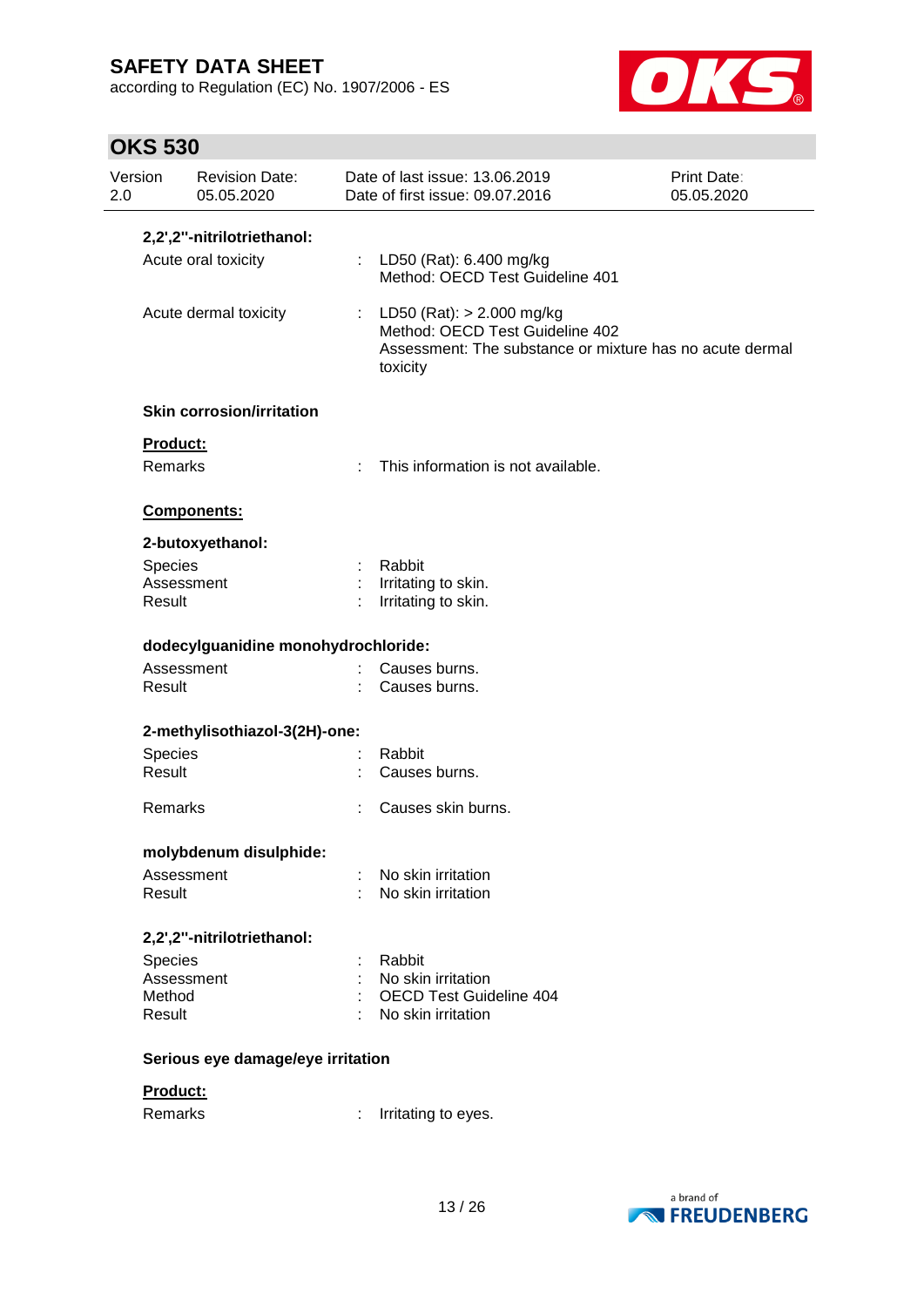according to Regulation (EC) No. 1907/2006 - ES



| Version<br>2.0   | <b>Revision Date:</b><br>05.05.2020 |   | Date of last issue: 13.06.2019<br>Date of first issue: 09.07.2016 | <b>Print Date:</b><br>05.05.2020 |
|------------------|-------------------------------------|---|-------------------------------------------------------------------|----------------------------------|
|                  | Components:                         |   |                                                                   |                                  |
|                  | isopropanol:                        |   |                                                                   |                                  |
| Result           |                                     |   | Irritating to eyes.                                               |                                  |
|                  |                                     |   |                                                                   |                                  |
|                  | 2-butoxyethanol:                    |   |                                                                   |                                  |
| Species          |                                     |   | Rabbit                                                            |                                  |
|                  | Assessment                          |   | Irritating to eyes.                                               |                                  |
| Result           |                                     |   | Irritating to eyes.                                               |                                  |
|                  | 2-methylisothiazol-3(2H)-one:       |   |                                                                   |                                  |
| Remarks          |                                     |   | Acute eye irritation/corrosion                                    |                                  |
|                  |                                     |   | Causes eye burns.                                                 |                                  |
|                  | molybdenum disulphide:              |   |                                                                   |                                  |
|                  | Assessment                          |   | No eye irritation                                                 |                                  |
| Result           |                                     |   | No eye irritation                                                 |                                  |
|                  | 2,2',2"-nitrilotriethanol:          |   |                                                                   |                                  |
| Species          |                                     |   | Rabbit                                                            |                                  |
|                  | Assessment                          |   | No eye irritation                                                 |                                  |
| Method           |                                     |   | <b>OECD Test Guideline 405</b>                                    |                                  |
| Result           |                                     |   | No eye irritation                                                 |                                  |
|                  | Respiratory or skin sensitisation   |   |                                                                   |                                  |
| <b>Product:</b>  |                                     |   |                                                                   |                                  |
| Remarks          |                                     |   | This information is not available.                                |                                  |
|                  | <b>Components:</b>                  |   |                                                                   |                                  |
|                  | 2-butoxyethanol:                    |   |                                                                   |                                  |
| <b>Test Type</b> |                                     |   | <b>Maximisation Test</b>                                          |                                  |
| Species          |                                     |   | Guinea pig                                                        |                                  |
|                  | Assessment                          |   | Did not cause sensitisation on laboratory animals.                |                                  |
| Result           |                                     |   | Did not cause sensitisation on laboratory animals.                |                                  |
|                  | 2-methylisothiazol-3(2H)-one:       |   |                                                                   |                                  |
| Species          |                                     |   | Rabbit                                                            |                                  |
|                  | Assessment                          | ÷ | May cause sensitisation by skin contact.                          |                                  |
|                  | molybdenum disulphide:              |   |                                                                   |                                  |
|                  | Assessment                          |   | Does not cause skin sensitisation.                                |                                  |
| Result           |                                     |   | Does not cause skin sensitisation.                                |                                  |
|                  | 2,2',2"-nitrilotriethanol:          |   |                                                                   |                                  |

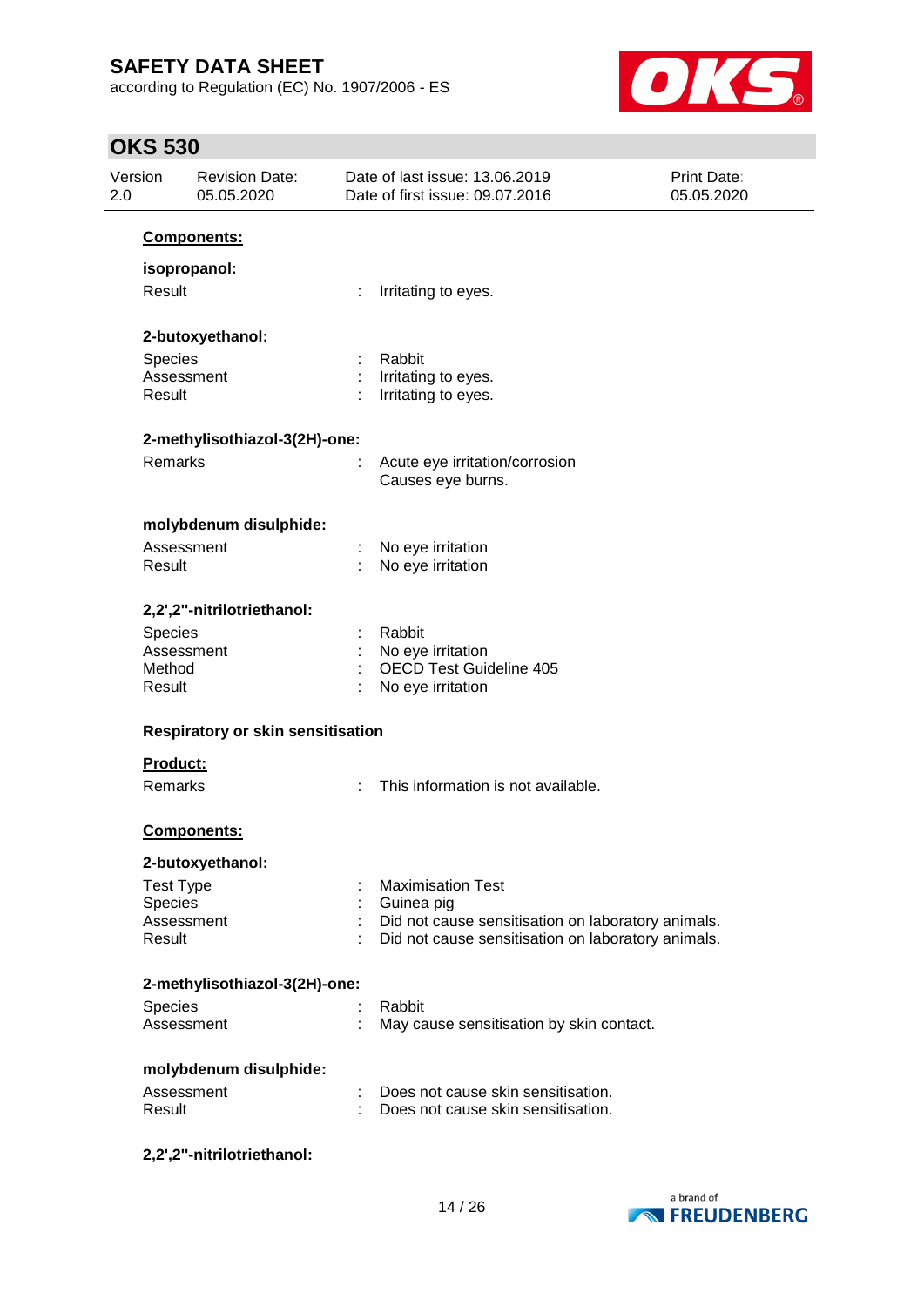according to Regulation (EC) No. 1907/2006 - ES



| Version<br>2.0              | <b>Revision Date:</b><br>05.05.2020                 |                       | Date of last issue: 13.06.2019<br>Date of first issue: 09.07.2016                                                        | <b>Print Date:</b><br>05.05.2020 |
|-----------------------------|-----------------------------------------------------|-----------------------|--------------------------------------------------------------------------------------------------------------------------|----------------------------------|
| Species<br>Method<br>Result | Assessment                                          |                       | Guinea pig<br>Does not cause skin sensitisation.<br><b>OECD Test Guideline 406</b><br>Does not cause skin sensitisation. |                                  |
|                             | <b>Germ cell mutagenicity</b>                       |                       |                                                                                                                          |                                  |
| Product:                    |                                                     |                       |                                                                                                                          |                                  |
|                             | Genotoxicity in vitro                               |                       | : Remarks: No data available                                                                                             |                                  |
|                             | Genotoxicity in vivo                                |                       | : Remarks: No data available                                                                                             |                                  |
|                             | Components:                                         |                       |                                                                                                                          |                                  |
|                             | 2-butoxyethanol:                                    |                       |                                                                                                                          |                                  |
| sessment                    |                                                     |                       | Germ cell mutagenicity-As- : In vitro tests did not show mutagenic effects                                               |                                  |
| sessment                    | molybdenum disulphide:                              |                       | Germ cell mutagenicity-As- : Animal testing did not show any mutagenic effects.                                          |                                  |
|                             | Carcinogenicity                                     |                       |                                                                                                                          |                                  |
| Product:<br><b>Remarks</b>  |                                                     | ÷.                    | No data available                                                                                                        |                                  |
|                             | Components:                                         |                       |                                                                                                                          |                                  |
| ment                        | 2-butoxyethanol:<br>Carcinogenicity - Assess-       | $\mathbb{Z}^{\times}$ | Animal testing did not show any carcinogenic effects.                                                                    |                                  |
| ment                        | molybdenum disulphide:<br>Carcinogenicity - Assess- |                       | : No evidence of carcinogenicity in animal studies.                                                                      |                                  |
|                             | <b>Reproductive toxicity</b>                        |                       |                                                                                                                          |                                  |
| Product:                    | Effects on fertility                                |                       | Remarks: No data available                                                                                               |                                  |
| ment                        | Effects on foetal develop-                          | t.                    | Remarks: No data available                                                                                               |                                  |
|                             | Components:                                         |                       |                                                                                                                          |                                  |
|                             | 2-butoxyethanol:                                    |                       |                                                                                                                          |                                  |

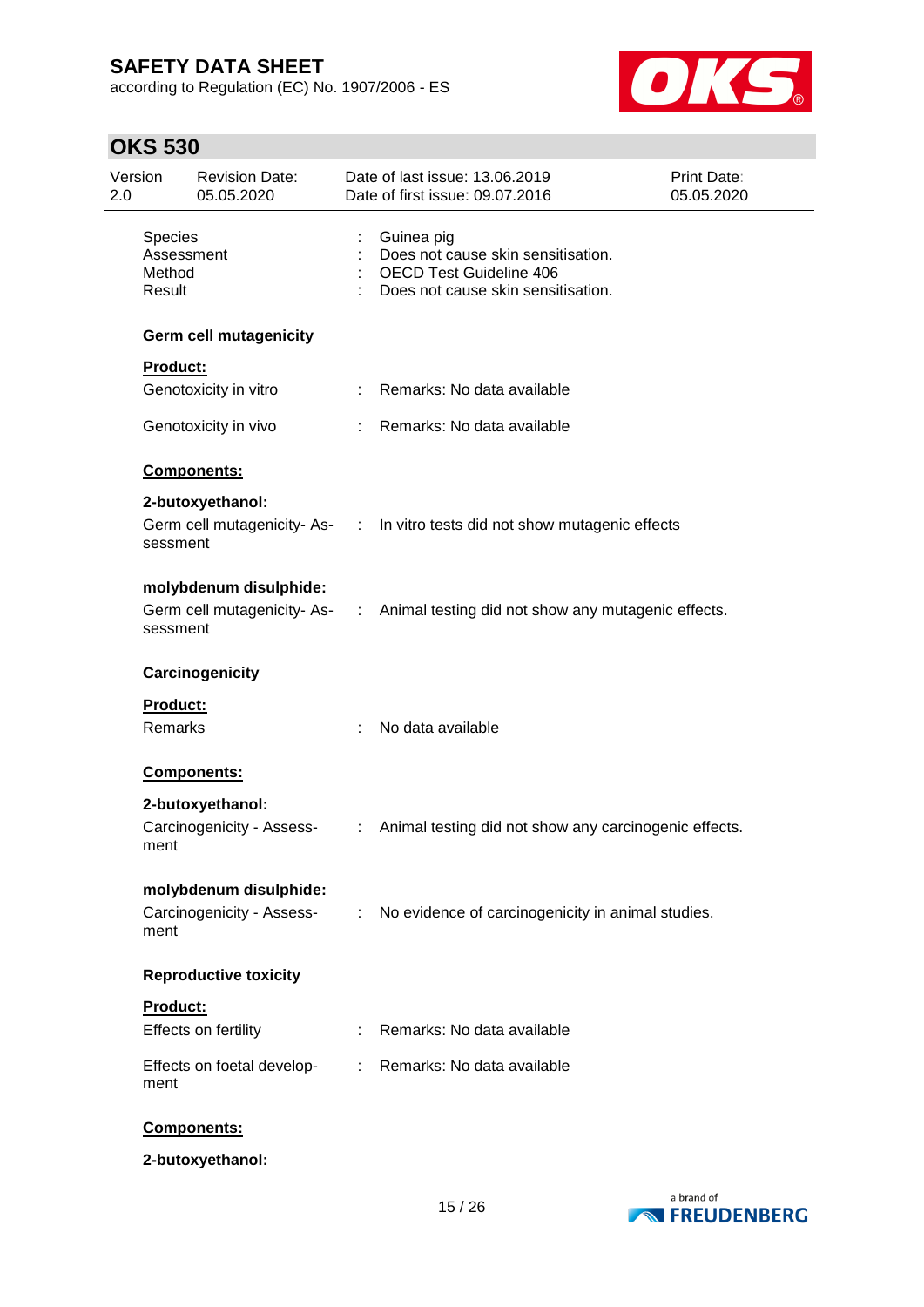according to Regulation (EC) No. 1907/2006 - ES



| Version<br>2.0 |            | <b>Revision Date:</b><br>05.05.2020 | Date of last issue: 13.06.2019<br>Date of first issue: 09.07.2016                                     | Print Date:<br>05.05.2020 |
|----------------|------------|-------------------------------------|-------------------------------------------------------------------------------------------------------|---------------------------|
|                | sessment   | Reproductive toxicity - As-         | No toxicity to reproduction<br>Animal testing did not show any effects on foetal develop-<br>ment.    |                           |
|                |            | <b>STOT - single exposure</b>       |                                                                                                       |                           |
|                |            | Components:                         |                                                                                                       |                           |
|                |            | isopropanol:                        |                                                                                                       |                           |
|                | Assessment |                                     | May cause drowsiness or dizziness.                                                                    |                           |
|                |            | 2-butoxyethanol:                    |                                                                                                       |                           |
|                | Assessment |                                     | The substance or mixture is not classified as specific target<br>organ toxicant, single exposure.     |                           |
|                |            | 2-methylisothiazol-3(2H)-one:       |                                                                                                       |                           |
|                | Assessment |                                     | May cause respiratory irritation.                                                                     |                           |
|                |            | molybdenum disulphide:              |                                                                                                       |                           |
|                | Assessment |                                     | The substance or mixture is not classified as specific target<br>organ toxicant, single exposure.     |                           |
|                |            | 2,2',2"-nitrilotriethanol:          |                                                                                                       |                           |
|                | Assessment |                                     | The substance or mixture is not classified as specific target<br>organ toxicant, single exposure.     |                           |
|                |            | <b>STOT - repeated exposure</b>     |                                                                                                       |                           |
|                |            | Components:                         |                                                                                                       |                           |
|                |            | 2-butoxyethanol:                    |                                                                                                       |                           |
|                | Assessment |                                     | : The substance or mixture is not classified as specific target<br>organ toxicant, repeated exposure. |                           |
|                |            | molybdenum disulphide:              |                                                                                                       |                           |
|                | Assessment |                                     | The substance or mixture is not classified as specific target<br>organ toxicant, repeated exposure.   |                           |
|                |            | 2,2',2"-nitrilotriethanol:          |                                                                                                       |                           |
|                | Assessment |                                     | The substance or mixture is not classified as specific target<br>organ toxicant, repeated exposure.   |                           |
|                |            | <b>Repeated dose toxicity</b>       |                                                                                                       |                           |
|                | Product:   |                                     |                                                                                                       |                           |
|                | Remarks    |                                     | This information is not available.                                                                    |                           |

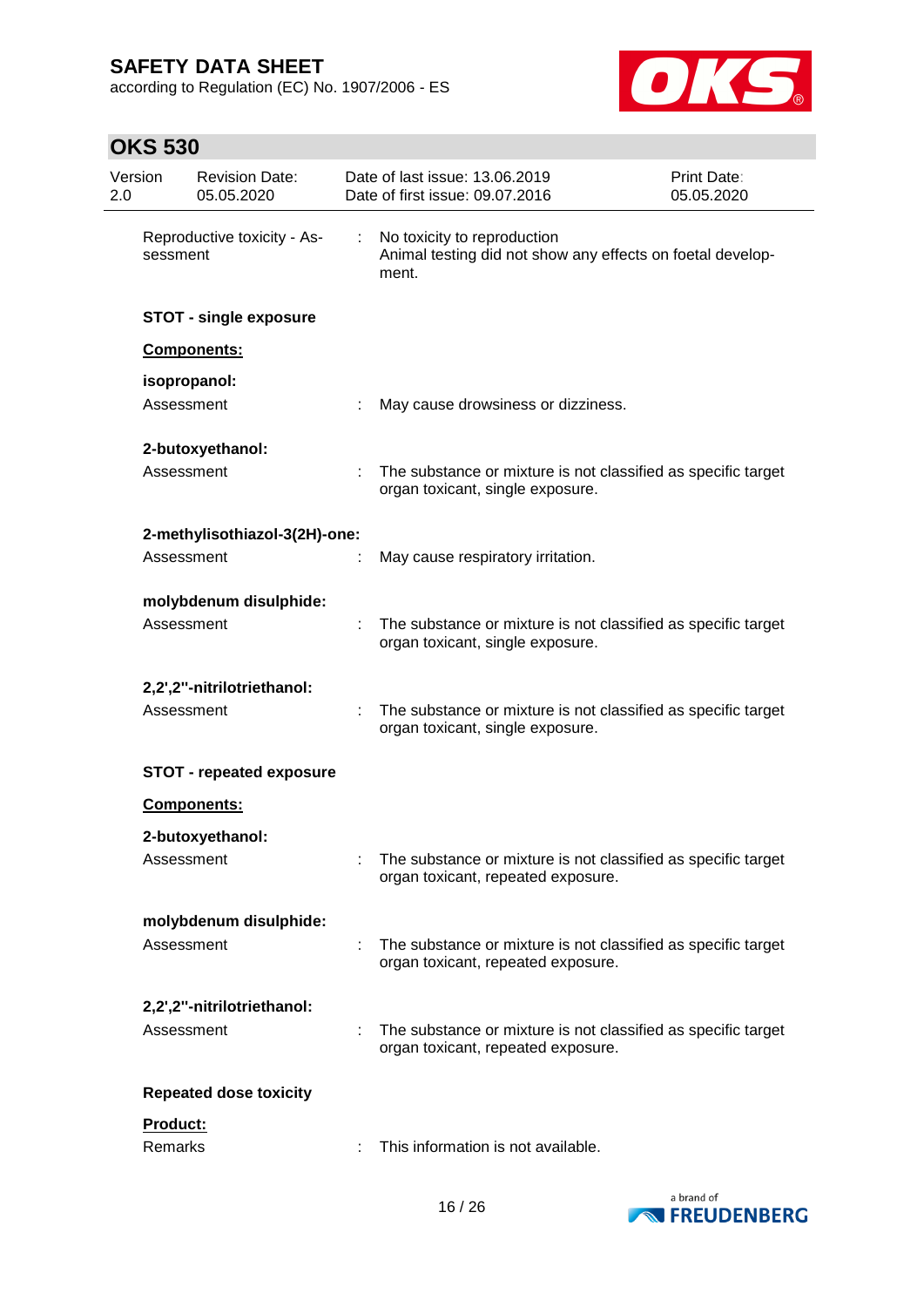according to Regulation (EC) No. 1907/2006 - ES



## **OKS 530**

| Version<br>2.0                                        |                                       | <b>Revision Date:</b><br>05.05.2020 |   | Date of last issue: 13.06.2019<br>Date of first issue: 09.07.2016                               | Print Date:<br>05.05.2020 |  |
|-------------------------------------------------------|---------------------------------------|-------------------------------------|---|-------------------------------------------------------------------------------------------------|---------------------------|--|
|                                                       |                                       | <b>Aspiration toxicity</b>          |   |                                                                                                 |                           |  |
| <b>Product:</b><br>This information is not available. |                                       |                                     |   |                                                                                                 |                           |  |
|                                                       |                                       | Components:                         |   |                                                                                                 |                           |  |
|                                                       |                                       | 2-butoxyethanol:                    |   |                                                                                                 |                           |  |
|                                                       | No aspiration toxicity classification |                                     |   |                                                                                                 |                           |  |
|                                                       |                                       | 2,2',2"-nitrilotriethanol:          |   |                                                                                                 |                           |  |
|                                                       | No aspiration toxicity classification |                                     |   |                                                                                                 |                           |  |
|                                                       |                                       | <b>Further information</b>          |   |                                                                                                 |                           |  |
|                                                       | <b>Product:</b>                       |                                     |   |                                                                                                 |                           |  |
|                                                       | <b>Remarks</b>                        |                                     | ÷ | Information given is based on data on the components and<br>the toxicology of similar products. |                           |  |
|                                                       |                                       | Components:                         |   |                                                                                                 |                           |  |
|                                                       |                                       | 2-methylisothiazol-3(2H)-one:       |   |                                                                                                 |                           |  |
|                                                       | <b>Remarks</b>                        |                                     |   | Ingestion causes burns of the upper digestive and respiratory<br>tracts.                        |                           |  |
|                                                       |                                       | molybdenum disulphide:              |   |                                                                                                 |                           |  |
|                                                       | Remarks                               |                                     |   | Information given is based on data on the components and<br>the toxicology of similar products. |                           |  |

### **SECTION 12: Ecological information**

### **12.1 Toxicity**

| <b>Product:</b>                                        |             |                            |
|--------------------------------------------------------|-------------|----------------------------|
| Toxicity to fish                                       | ÷.          | Remarks: No data available |
| Toxicity to daphnia and other<br>aquatic invertebrates | $\sim 10^6$ | Remarks: No data available |
| Toxicity to algae/aquatic<br>plants                    | t.          | Remarks: No data available |
| Toxicity to microorganisms                             | ÷           | Remarks: No data available |

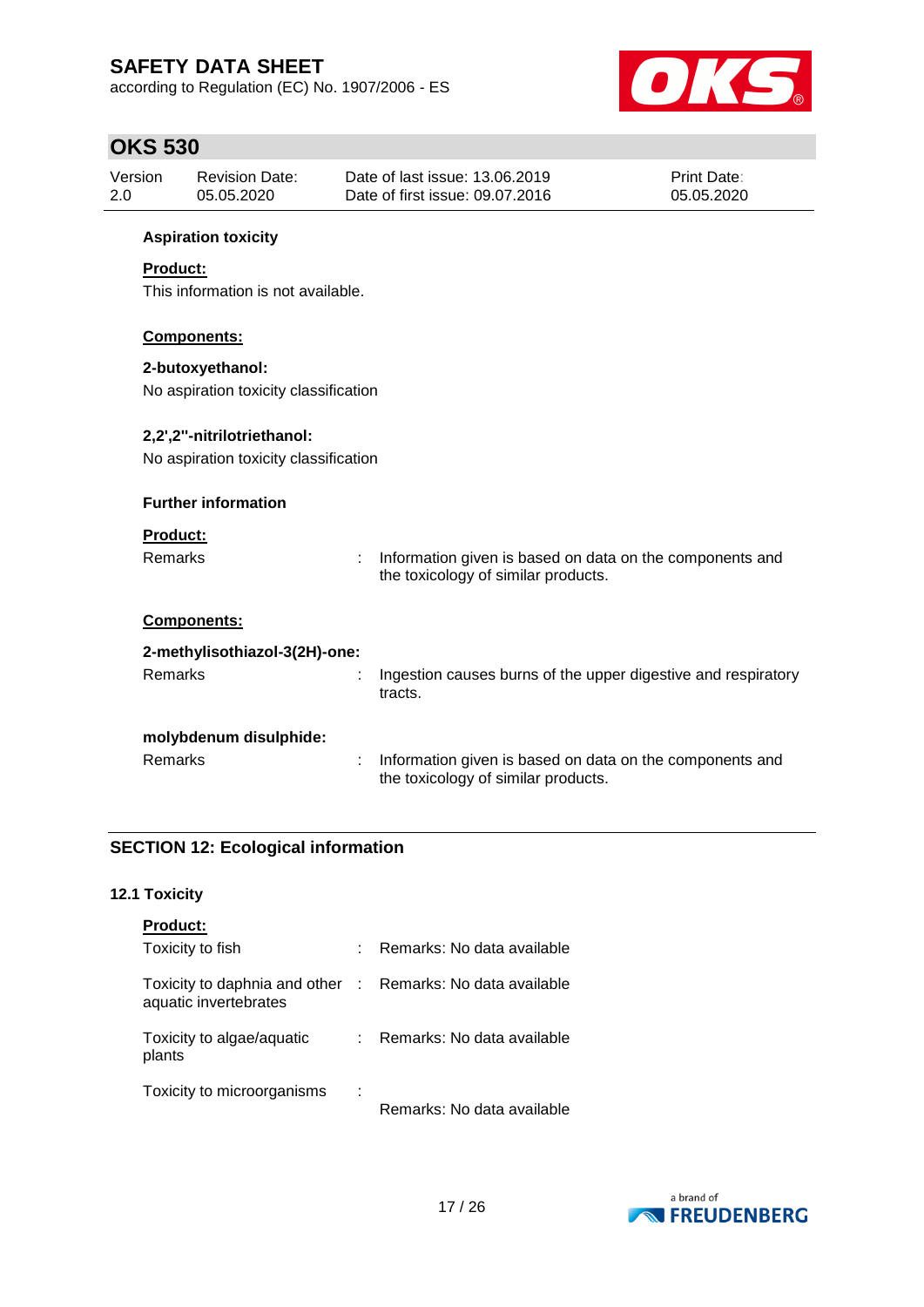according to Regulation (EC) No. 1907/2006 - ES



| 2.0 | Version      | <b>Revision Date:</b><br>05.05.2020                              |                       | Date of last issue: 13.06.2019<br>Date of first issue: 09.07.2016                                                                                      | Print Date:<br>05.05.2020 |
|-----|--------------|------------------------------------------------------------------|-----------------------|--------------------------------------------------------------------------------------------------------------------------------------------------------|---------------------------|
|     |              | <b>Components:</b>                                               |                       |                                                                                                                                                        |                           |
|     |              | 2-butoxyethanol:<br>Toxicity to fish                             |                       | LC50 (Oncorhynchus mykiss (rainbow trout)): 1.474 mg/l<br>Exposure time: 96 h<br>Test Type: static test<br>Method: OECD Test Guideline 203             |                           |
|     |              | Toxicity to daphnia and other :<br>aquatic invertebrates         |                       | EC50 (Daphnia magna (Water flea)): 1.550 mg/l<br>Exposure time: 48 h<br>Test Type: Immobilization<br>Method: OECD Test Guideline 202                   |                           |
|     | plants       | Toxicity to algae/aquatic                                        |                       | EC50 (Pseudokirchneriella subcapitata (green algae)): 1.840<br>mg/l<br>Exposure time: 72 h<br>Method: OECD Test Guideline 201                          |                           |
|     | icity)       | Toxicity to fish (Chronic tox-                                   | $\mathbb{Z}^{\times}$ | $NOEC:$ > 100 mg/l<br>Exposure time: 21 d<br>Species: Danio rerio (zebra fish)                                                                         |                           |
|     | ic toxicity) | Toxicity to daphnia and other :<br>aquatic invertebrates (Chron- |                       | NOEC: 100 mg/l<br>Exposure time: 21 d<br>Species: Daphnia magna (Water flea)<br><b>Test Type: Reproduction Test</b><br>Method: OECD Test Guideline 211 |                           |
|     |              | dodecylguanidine monohydrochloride:                              |                       |                                                                                                                                                        |                           |
|     | icity)       | M-Factor (Acute aquatic tox- :                                   |                       | 10                                                                                                                                                     |                           |
|     |              | <b>Ecotoxicology Assessment</b>                                  |                       |                                                                                                                                                        |                           |
|     |              | Acute aquatic toxicity                                           |                       | Very toxic to aquatic life.                                                                                                                            |                           |
|     |              | Chronic aquatic toxicity                                         |                       | : This product has no known ecotoxicological effects.                                                                                                  |                           |
|     |              | 2-methylisothiazol-3(2H)-one:                                    |                       |                                                                                                                                                        |                           |
|     |              | Toxicity to daphnia and other :<br>aquatic invertebrates         |                       | EC50 (Daphnia magna (Water flea)): 0,85 mg/l<br>Exposure time: 48 h                                                                                    |                           |
|     | plants       | Toxicity to algae/aquatic                                        |                       | : EC50 (Selenastrum capricornutum (green algae)): 0,072 mg/l<br>Exposure time: 72 h                                                                    |                           |
|     | icity)       | M-Factor (Acute aquatic tox-                                     | ÷                     | 10                                                                                                                                                     |                           |
|     |              |                                                                  |                       | 10                                                                                                                                                     |                           |
|     |              | M-Factor (Chronic aquatic                                        |                       | 1                                                                                                                                                      |                           |

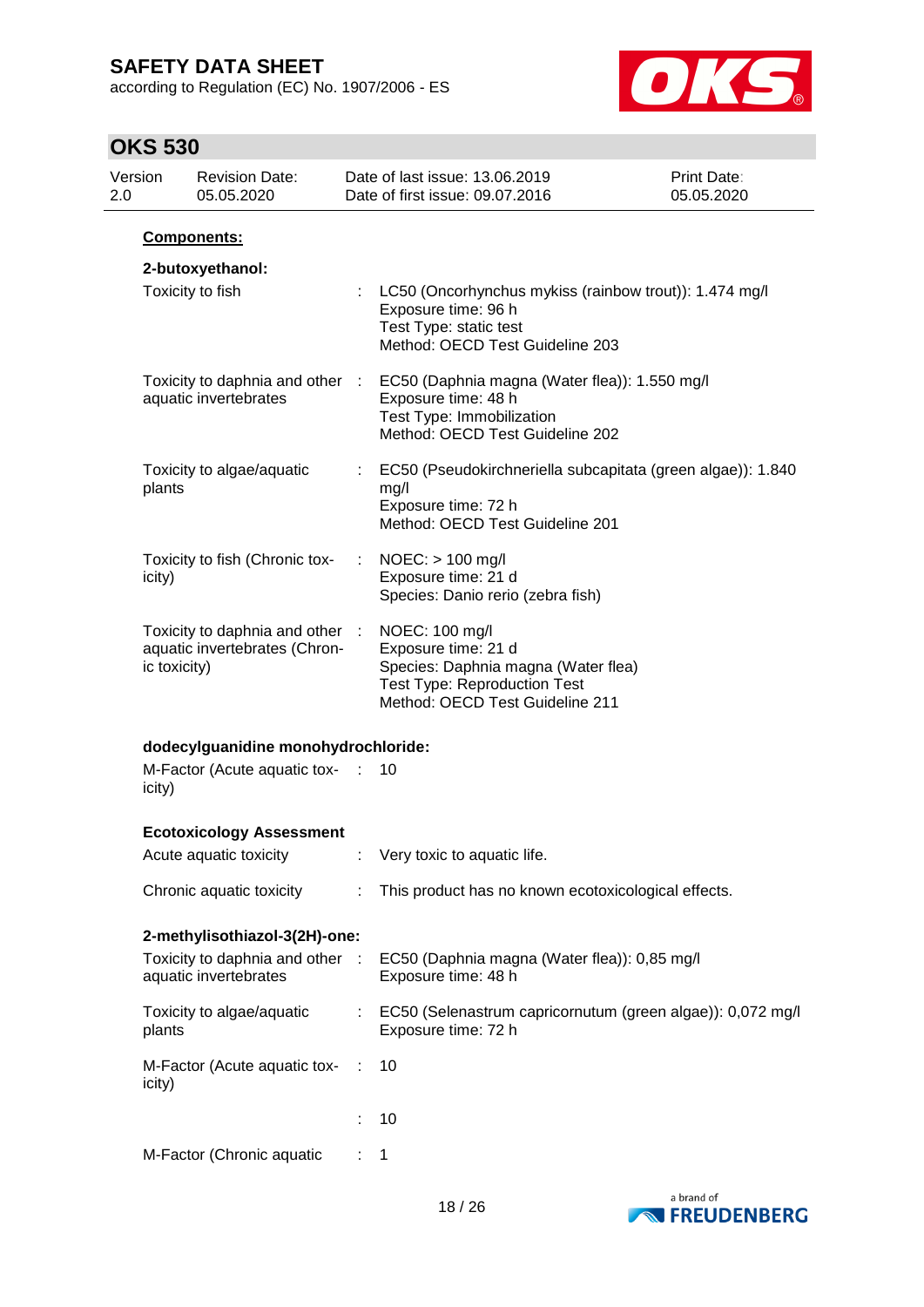according to Regulation (EC) No. 1907/2006 - ES



## **OKS 530**

| Version | Revision Date: | Date of last issue: 13.06.2019  | <b>Print Date:</b> |
|---------|----------------|---------------------------------|--------------------|
| 2.0     | 05.05.2020     | Date of first issue: 09.07.2016 | 05.05.2020         |

toxicity)

### **molybdenum disulphide:**

| Toxicity to fish                                         |    | LC50 (Pimephales promelas (fathead minnow)): > 100 mg/l<br>Exposure time: 96 h                                  |
|----------------------------------------------------------|----|-----------------------------------------------------------------------------------------------------------------|
| Toxicity to daphnia and other :<br>aquatic invertebrates |    | EC50 (Daphnia magna (Water flea)): > 100 mg/l<br>Exposure time: 48 h                                            |
| Toxicity to algae/aquatic<br>plants                      |    | EC50 (Pseudokirchneriella subcapitata (green algae)): > 100<br>mg/l<br>Exposure time: 72 h                      |
| 2,2',2"-nitrilotriethanol:                               |    |                                                                                                                 |
| Toxicity to fish                                         |    | LC50 (Pimephales promelas (fathead minnow)): 11.800 mg/l<br>Exposure time: 96 h<br>Test Type: flow-through test |
| Toxicity to daphnia and other :<br>aquatic invertebrates |    | EC50 (Ceriodaphnia dubia (water flea)): 609,88 mg/l<br>Exposure time: 48 h<br>Test Type: flow-through test      |
| Toxicity to algae/aquatic<br>plants                      | ÷. | EC50 (Desmodesmus subspicatus (green algae)): 216 mg/l<br>Exposure time: 72 h<br>Test Type: static test         |

### **12.2 Persistence and degradability**

| <b>Product:</b>                                                 |    |                                             |
|-----------------------------------------------------------------|----|---------------------------------------------|
| Biodegradability                                                |    | Remarks: No data available                  |
| Physico-chemical removabil- : Remarks: No data available<br>ity |    |                                             |
| <b>Components:</b>                                              |    |                                             |
| isopropanol:                                                    |    |                                             |
| <b>Biodegradability</b>                                         |    | Result: Readily biodegradable.              |
| 2-butoxyethanol:                                                |    |                                             |
| <b>Biodegradability</b>                                         | t. | Test Type: aerobic                          |
|                                                                 |    | Result: rapidly biodegradable               |
|                                                                 |    | Biodegradation: 90 %<br>Exposure time: 28 d |
|                                                                 |    | Method: OECD Test Guideline 301B            |

### **2-methylisothiazol-3(2H)-one:**

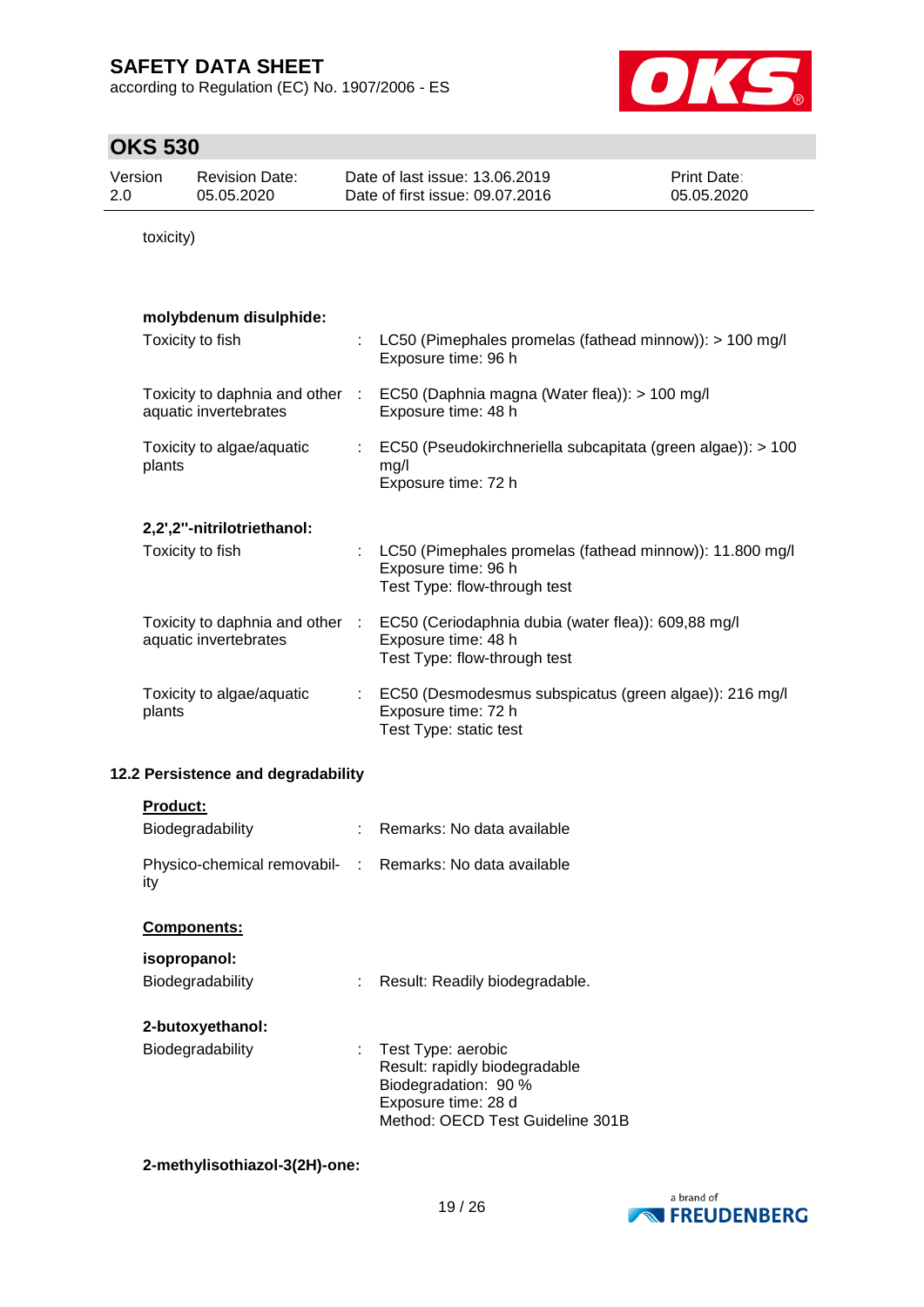according to Regulation (EC) No. 1907/2006 - ES



| 2.0 | Version                                        | <b>Revision Date:</b><br>05.05.2020                     |    | Date of last issue: 13.06.2019<br>Date of first issue: 09.07.2016                                                                                                                                                       | <b>Print Date:</b><br>05.05.2020 |
|-----|------------------------------------------------|---------------------------------------------------------|----|-------------------------------------------------------------------------------------------------------------------------------------------------------------------------------------------------------------------------|----------------------------------|
|     |                                                | Biodegradability                                        |    | Result: Readily biodegradable.                                                                                                                                                                                          |                                  |
|     | 2,2',2"-nitrilotriethanol:<br>Biodegradability |                                                         |    | Result: Readily biodegradable.                                                                                                                                                                                          |                                  |
|     |                                                | 12.3 Bioaccumulative potential                          |    |                                                                                                                                                                                                                         |                                  |
|     | Product:                                       | <b>Bioaccumulation</b>                                  |    | Remarks: This mixture contains no substance considered to<br>be persistent, bioaccumulating and toxic (PBT).<br>This mixture contains no substance considered to be very<br>persistent and very bioaccumulating (vPvB). |                                  |
|     |                                                | Components:                                             |    |                                                                                                                                                                                                                         |                                  |
|     |                                                | isopropanol:                                            |    |                                                                                                                                                                                                                         |                                  |
|     |                                                | <b>Bioaccumulation</b>                                  |    | Remarks: Bioaccumulation is unlikely.                                                                                                                                                                                   |                                  |
|     | octanol/water                                  | Partition coefficient: n-                               |    | log Pow: 0,05                                                                                                                                                                                                           |                                  |
|     |                                                | 2-butoxyethanol:                                        |    |                                                                                                                                                                                                                         |                                  |
|     |                                                | <b>Bioaccumulation</b>                                  |    | Bioconcentration factor (BCF): 2,5                                                                                                                                                                                      |                                  |
|     | octanol/water                                  | Partition coefficient: n-                               |    | log Pow: 0,81 (25 °C)<br>Method: OECD Test Guideline 107                                                                                                                                                                |                                  |
|     |                                                | 2-methylisothiazol-3(2H)-one:                           |    |                                                                                                                                                                                                                         |                                  |
|     | octanol/water                                  | Partition coefficient: n-                               |    | log Pow: -0,486                                                                                                                                                                                                         |                                  |
|     | octanol/water                                  | 2,2',2"-nitrilotriethanol:<br>Partition coefficient: n- | ÷. | log Pow: -2,3 (25 °C)                                                                                                                                                                                                   |                                  |
|     |                                                | 12.4 Mobility in soil                                   |    |                                                                                                                                                                                                                         |                                  |
|     | Product:                                       |                                                         |    |                                                                                                                                                                                                                         |                                  |
|     | Mobility                                       |                                                         |    | Remarks: No data available                                                                                                                                                                                              |                                  |
|     |                                                | Distribution among environ-<br>mental compartments      | t. | Remarks: No data available                                                                                                                                                                                              |                                  |
|     |                                                | 12.5 Results of PBT and vPvB assessment                 |    |                                                                                                                                                                                                                         |                                  |
|     | Product:                                       |                                                         |    |                                                                                                                                                                                                                         |                                  |
|     | Assessment                                     |                                                         |    | This substance/mixture contains no components considered                                                                                                                                                                |                                  |

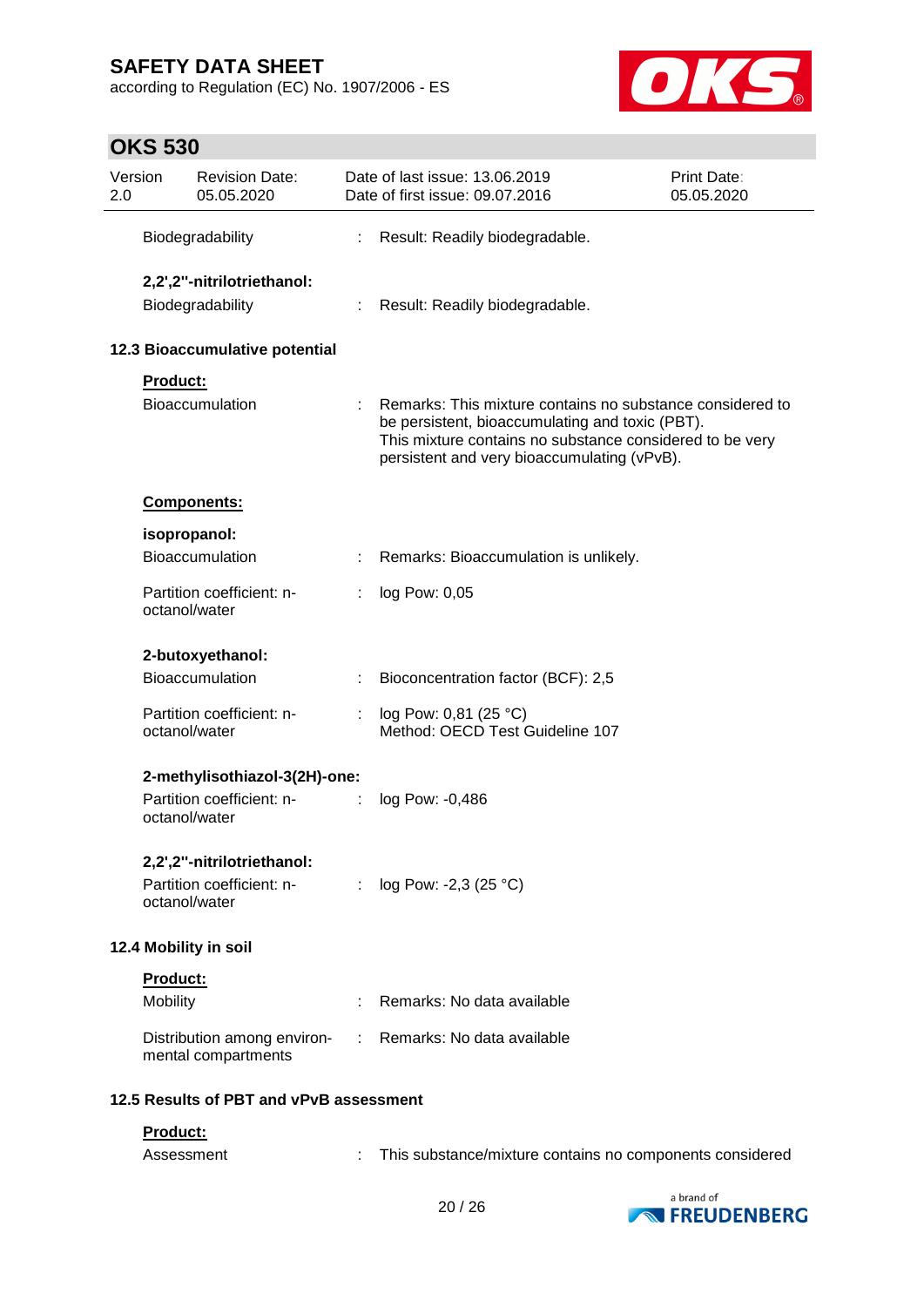**OKS 530**

according to Regulation (EC) No. 1907/2006 - ES



| Version<br>$2.0^{\circ}$ | <b>Revision Date:</b><br>05.05.2020                            |    | Date of last issue: 13.06.2019<br>Date of first issue: 09.07.2016                                                                              | Print Date:<br>05.05.2020 |
|--------------------------|----------------------------------------------------------------|----|------------------------------------------------------------------------------------------------------------------------------------------------|---------------------------|
|                          |                                                                |    | to be either persistent, bioaccumulative and toxic (PBT), or<br>very persistent and very bioaccumulative (vPvB) at levels of<br>0.1% or higher |                           |
|                          | <b>Components:</b><br>2,2',2"-nitrilotriethanol:<br>Assessment |    | Non-classified vPvB substance. Non-classified PBT sub-                                                                                         |                           |
|                          | 12.6 Other adverse effects                                     |    | stance.                                                                                                                                        |                           |
| mation                   | <b>Product:</b><br>Additional ecological infor-                | ÷. | No information on ecology is available.                                                                                                        |                           |

### **SECTION 13: Disposal considerations**

#### **13.1 Waste treatment methods**

| Product                |  | The product should not be allowed to enter drains, water<br>courses or the soil.<br>Do not dispose of with domestic refuse.<br>Dispose of as hazardous waste in compliance with local and<br>national regulations. |
|------------------------|--|--------------------------------------------------------------------------------------------------------------------------------------------------------------------------------------------------------------------|
|                        |  | Waste codes should be assigned by the user based on the<br>application for which the product was used.                                                                                                             |
| Contaminated packaging |  | : Packaging that is not properly emptied must be disposed of as<br>the unused product.<br>Dispose of waste product or used containers according to<br>local regulations.                                           |
|                        |  | The following Waste Codes are only suggestions:                                                                                                                                                                    |
| Waste Code             |  | : unused product<br>12 01 09*, machining emulsions and solutions free of halo-<br>gens                                                                                                                             |
|                        |  | uncleaned packagings<br>15 01 10, packaging containing residues of or contaminated<br>by hazardous substances                                                                                                      |

### **SECTION 14: Transport information**

**14.1 UN number**

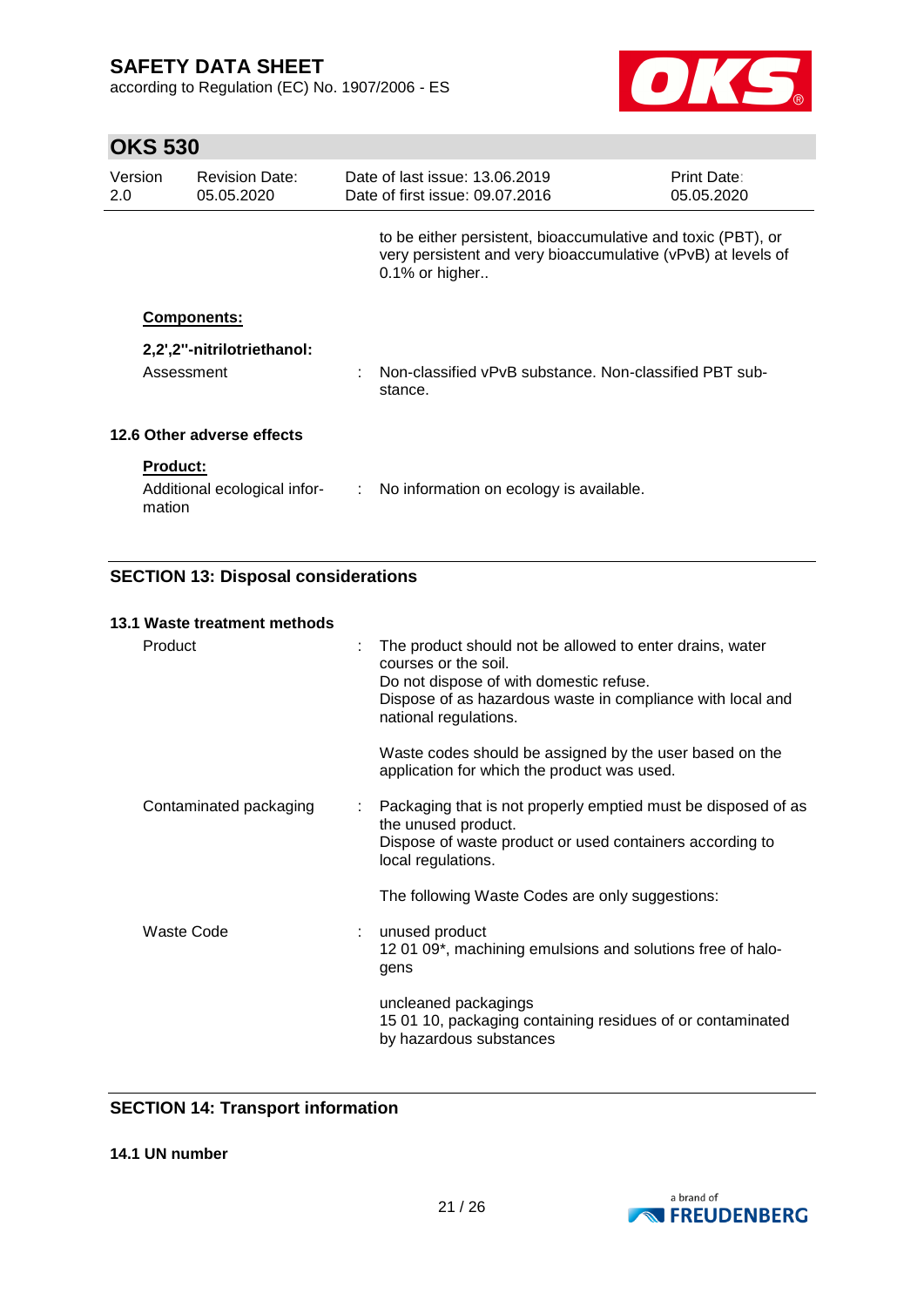according to Regulation (EC) No. 1907/2006 - ES



| Version<br>2.0 |                                          | <b>Revision Date:</b><br>05.05.2020                                                                           |          | Date of last issue: 13.06.2019<br>Date of first issue: 09.07.2016 | Print Date:<br>05.05.2020 |
|----------------|------------------------------------------|---------------------------------------------------------------------------------------------------------------|----------|-------------------------------------------------------------------|---------------------------|
|                | <b>ADR</b><br><b>IMDG</b><br><b>IATA</b> |                                                                                                               |          | <b>UN 1263</b><br><b>UN 1263</b><br><b>UN 1263</b>                |                           |
|                |                                          | 14.2 UN proper shipping name                                                                                  |          |                                                                   |                           |
|                | <b>ADR</b>                               |                                                                                                               |          | <b>PAINT</b>                                                      |                           |
|                | <b>IMDG</b>                              |                                                                                                               |          | <b>PAINT</b>                                                      |                           |
|                | <b>IATA</b>                              |                                                                                                               |          | Paint                                                             |                           |
|                |                                          | 14.3 Transport hazard class(es)                                                                               |          |                                                                   |                           |
|                | <b>ADR</b>                               |                                                                                                               |          | 3                                                                 |                           |
|                | <b>IMDG</b>                              |                                                                                                               |          | 3                                                                 |                           |
|                | <b>IATA</b>                              |                                                                                                               |          | 3                                                                 |                           |
|                |                                          | 14.4 Packing group                                                                                            |          |                                                                   |                           |
|                | <b>ADR</b><br>Labels                     | Packing group<br><b>Classification Code</b><br><b>Hazard Identification Number</b><br>Tunnel restriction code |          | Ш<br>F <sub>1</sub><br>30<br>3<br>(D/E)                           |                           |
|                | <b>IMDG</b><br>Labels<br>EmS Code        | Packing group                                                                                                 |          | $\mathbf{III}$<br>3<br>F-E, S-E                                   |                           |
|                | aircraft)<br>Labels                      | <b>IATA (Cargo)</b><br>Packing instruction (cargo<br>Packing instruction (LQ)<br>Packing group                | ÷.<br>÷. | 366<br>Y344<br>Ш<br>Flammable Liquids                             |                           |
|                | ger aircraft)<br>Labels                  | <b>IATA (Passenger)</b><br>Packing instruction (passen-<br>Packing instruction (LQ)<br>Packing group          | ÷        | 355<br>Y344<br>$\mathbf{III}$<br>Flammable Liquids                |                           |
|                | <b>14.5 Environmental hazards</b>        |                                                                                                               |          |                                                                   |                           |
|                | <b>ADR</b>                               | Environmentally hazardous                                                                                     | ÷        | no                                                                |                           |
|                | <b>IMDG</b>                              | Marine pollutant                                                                                              |          | no                                                                |                           |
|                |                                          | <b>IATA (Passenger)</b><br>Environmentally hazardous                                                          | ÷        | no                                                                |                           |

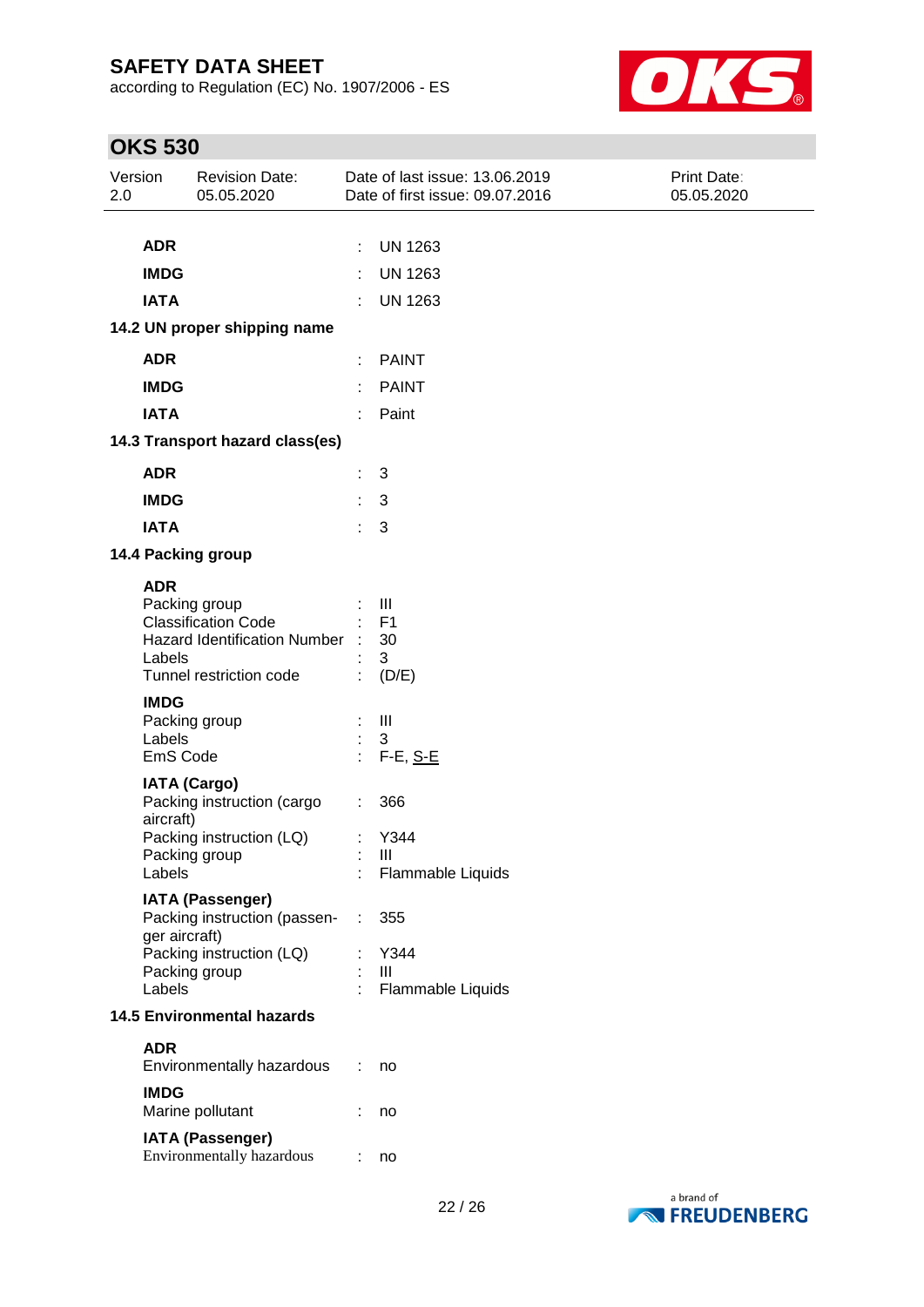according to Regulation (EC) No. 1907/2006 - ES



### **OKS 530**

| Version | Revision Date: | Date of last issue: 13.06.2019  | <b>Print Date:</b> |
|---------|----------------|---------------------------------|--------------------|
| -2.0    | 05.05.2020     | Date of first issue: 09.07.2016 | 05.05.2020         |

#### **IATA (Cargo)**

Environmentally hazardous : no

#### **14.6 Special precautions for user**

The transport classification(s) provided herein are for informational purposes only, and solely based upon the properties of the unpackaged material as it is described within this Safety Data Sheet. Transportation classifications may vary by mode of transportation, package sizes, and variations in regional or country regulations.

#### **14.7 Transport in bulk according to Annex II of Marpol and the IBC Code**

Remarks : Not applicable for product as supplied.

### **SECTION 15: Regulatory information**

#### **15.1 Safety, health and environmental regulations/legislation specific for the substance or mixture**

| REACH - Candidate List of Substances of Very High<br>Concern for Authorisation (Article 59).                                                         | ÷. | This product does not contain sub-<br>stances of very high concern (Regu-<br>lation (EC) No 1907/2006 (REACH),<br>Article 57). |
|------------------------------------------------------------------------------------------------------------------------------------------------------|----|--------------------------------------------------------------------------------------------------------------------------------|
| REACH - List of substances subject to authorisation<br>(Annex XIV)                                                                                   |    | Not applicable                                                                                                                 |
| Regulation (EC) No 1005/2009 on substances that de-<br>plete the ozone layer                                                                         |    | Not applicable                                                                                                                 |
| Regulation (EU) 2019/1021 on persistent organic pollu-<br>tants (recast)                                                                             |    | Not applicable                                                                                                                 |
| Regulation (EC) No 649/2012 of the European Parlia-<br>ment and the Council concerning the export and import<br>of dangerous chemicals               |    | Not applicable                                                                                                                 |
| REACH - Restrictions on the manufacture, placing on<br>the market and use of certain dangerous substances,<br>preparations and articles (Annex XVII) |    | Conditions of restriction for the fol-<br>lowing entries should be considered:<br>Number on list 3                             |

P5c

Seveso III: Directive 2012/18/EU of the European Parliament and of the Council on the control of major-accident hazards involving dangerous substances. P5c FLAMMABLE LIQUIDS

| Volatile organic compounds | Directive 2010/75/EU of 24 November 2010 on industrial  |
|----------------------------|---------------------------------------------------------|
|                            | emissions (integrated pollution prevention and control) |
|                            | Volatile organic compounds (VOC) content: 11,63 %       |

#### **Other regulations:**

Take note of Directive 92/85/EEC regarding maternity protection or stricter national regulations, where applicable.

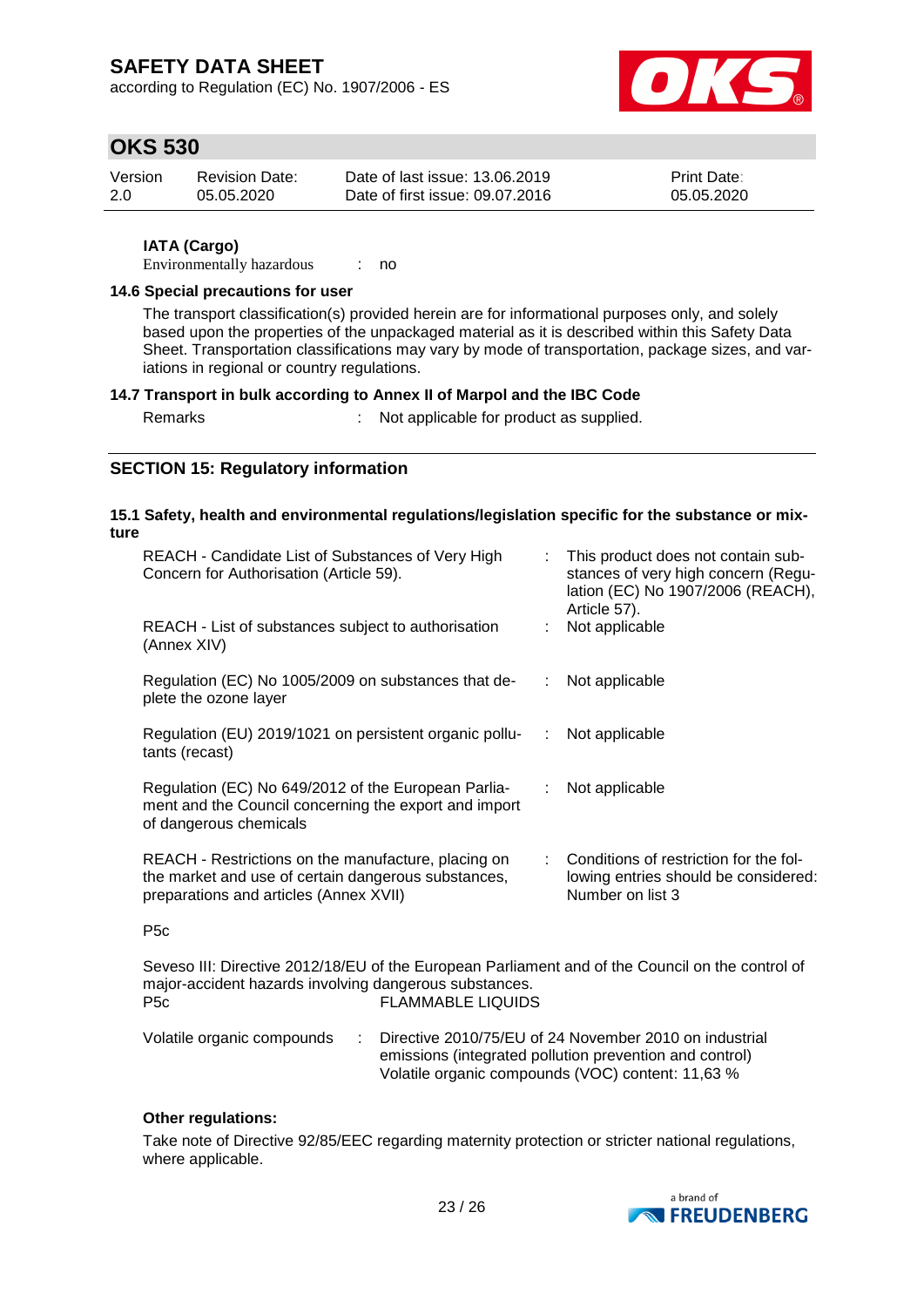according to Regulation (EC) No. 1907/2006 - ES



### **OKS 530**

| Version | <b>Revision Date:</b> | Date of last issue: 13.06.2019  | <b>Print Date:</b> |
|---------|-----------------------|---------------------------------|--------------------|
| -2.0    | 05.05.2020            | Date of first issue: 09.07.2016 | 05.05.2020         |

Take note of Directive 94/33/EC on the protection of young people at work or stricter national regulations, where applicable.

#### **15.2 Chemical safety assessment**

This information is not available.

#### **SECTION 16: Other information**

#### **Full text of H-Statements**

| H <sub>225</sub> | Highly flammable liquid and vapour.                   |
|------------------|-------------------------------------------------------|
| H <sub>301</sub> | Toxic if swallowed.                                   |
| H302             | Harmful if swallowed.                                 |
| H311             | Toxic in contact with skin.                           |
| H312             | Harmful in contact with skin.                         |
| H314             | Causes severe skin burns and eye damage.              |
| H315             | Causes skin irritation.                               |
| H317             | May cause an allergic skin reaction.                  |
| H318             | Causes serious eye damage.                            |
| H319             | Causes serious eye irritation.                        |
| H330             | Fatal if inhaled.                                     |
| H332             | Harmful if inhaled.                                   |
| H335             | May cause respiratory irritation.                     |
| H336             | May cause drowsiness or dizziness.                    |
| H400             | Very toxic to aquatic life.                           |
| H410             | Very toxic to aquatic life with long lasting effects. |

### **Full text of other abbreviations**

| 2000/39/EC        | ÷ | Europe. Commission Directive 2000/39/EC establishing a first<br>list of indicative occupational exposure limit values |
|-------------------|---|-----------------------------------------------------------------------------------------------------------------------|
| <b>ES VLA</b>     |   | : Spain. Environmental Limits for exposure to Chemical agents                                                         |
| ES VLB            |   | - Table 1: Occupational Exposure Values<br>: Occupational Exposure Limits for Chemical Agents in Spain -              |
| 2000/39/EC / TWA  |   | <b>Biological Exposure Values</b><br>: Limit Value - eight hours                                                      |
| 2000/39/EC / STEL |   | Short term exposure limit                                                                                             |
| ES VLA / VLA-ED   |   | <b>Environmental Daily Limit Value</b>                                                                                |
| ES VLA / VLA-EC   |   | <b>Environmental Short Term Value</b>                                                                                 |

ADN - European Agreement concerning the International Carriage of Dangerous Goods by Inland Waterways; ADR - European Agreement concerning the International Carriage of Dangerous Goods by Road; AICS - Australian Inventory of Chemical Substances; ASTM - American Society for the Testing of Materials; bw - Body weight; CLP - Classification Labelling Packaging Regula-

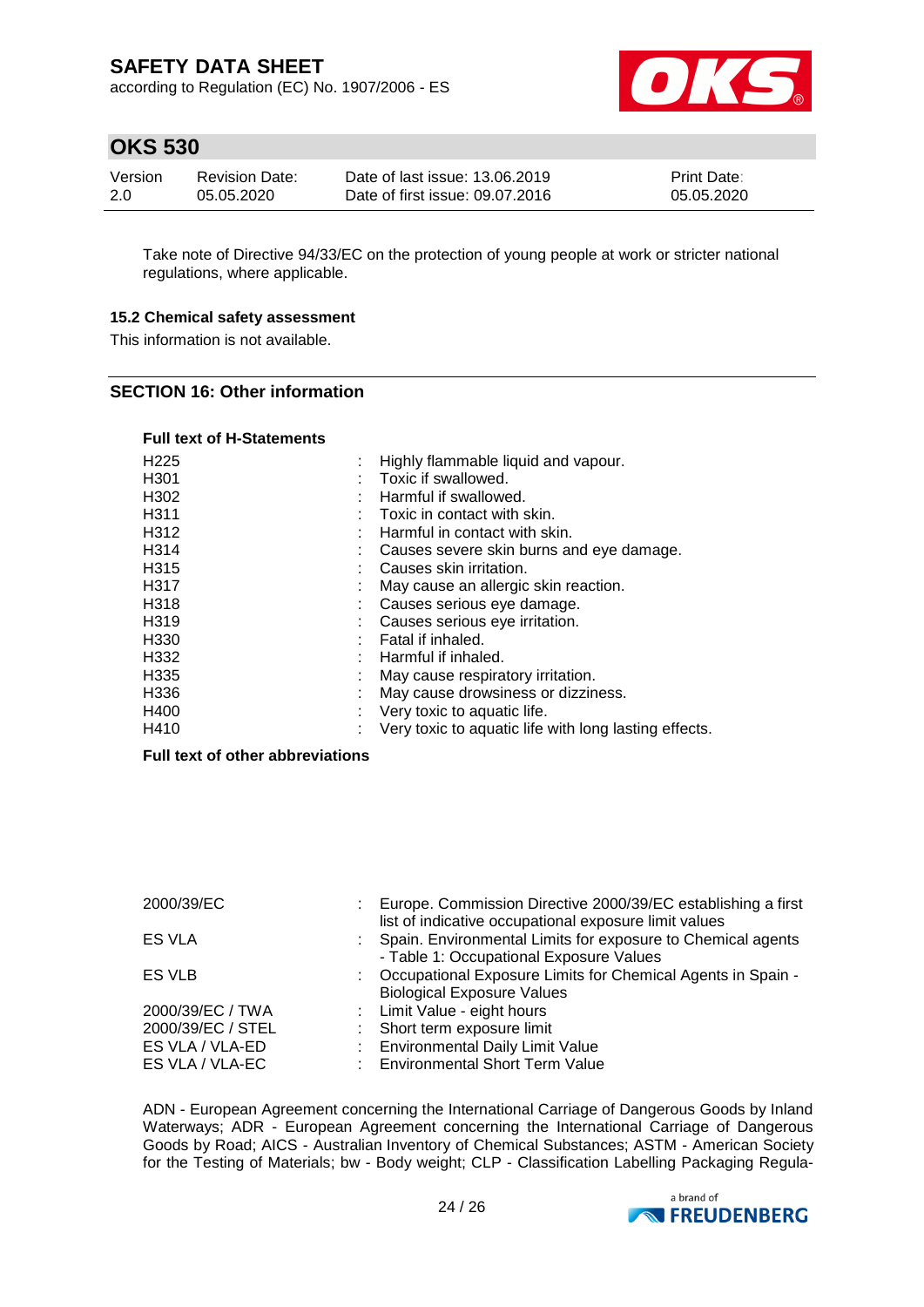according to Regulation (EC) No. 1907/2006 - ES



### **OKS 530**

| Version | Revision Date: | Date of last issue: 13.06.2019  | <b>Print Date:</b> |
|---------|----------------|---------------------------------|--------------------|
| 2.0     | 05.05.2020     | Date of first issue: 09.07.2016 | 05.05.2020         |

tion; Regulation (EC) No 1272/2008; CMR - Carcinogen, Mutagen or Reproductive Toxicant; DIN - Standard of the German Institute for Standardisation; DSL - Domestic Substances List (Canada); ECHA - European Chemicals Agency; EC-Number - European Community number; ECx - Concentration associated with x% response; ELx - Loading rate associated with x% response; EmS - Emergency Schedule; ENCS - Existing and New Chemical Substances (Japan); ErCx - Concentration associated with x% growth rate response; GHS - Globally Harmonized System; GLP - Good Laboratory Practice; IARC - International Agency for Research on Cancer; IATA - International Air Transport Association; IBC - International Code for the Construction and Equipment of Ships carrying Dangerous Chemicals in Bulk; IC50 - Half maximal inhibitory concentration; ICAO - International Civil Aviation Organization; IECSC - Inventory of Existing Chemical Substances in China; IMDG - International Maritime Dangerous Goods; IMO - International Maritime Organization; ISHL - Industrial Safety and Health Law (Japan); ISO - International Organisation for Standardization; KECI - Korea Existing Chemicals Inventory; LC50 - Lethal Concentration to 50 % of a test population; LD50 - Lethal Dose to 50% of a test population (Median Lethal Dose); MARPOL - International Convention for the Prevention of Pollution from Ships; n.o.s. - Not Otherwise Specified; NO(A)EC - No Observed (Adverse) Effect Concentration; NO(A)EL - No Observed (Adverse) Effect Level; NOELR - No Observable Effect Loading Rate; NZIoC - New Zealand Inventory of Chemicals; OECD - Organization for Economic Co-operation and Development; OPPTS - Office of Chemical Safety and Pollution Prevention; PBT - Persistent, Bioaccumulative and Toxic substance; PICCS - Philippines Inventory of Chemicals and Chemical Substances; (Q)SAR - (Quantitative) Structure Activity Relationship; REACH - Regulation (EC) No 1907/2006 of the European Parliament and of the Council concerning the Registration, Evaluation, Authorisation and Restriction of Chemicals; RID - Regulations concerning the International Carriage of Dangerous Goods by Rail; SADT - Self-Accelerating Decomposition Temperature; SDS - Safety Data Sheet; SVHC - Substance of Very High Concern; TCSI - Taiwan Chemical Substance Inventory; TRGS - Technical Rule for Hazardous Substances; TSCA - Toxic Substances Control Act (United States); UN - United Nations; vPvB - Very Persistent and Very Bioaccumulative

#### **Further information**

| <b>Classification of the mixture:</b> |                  | <b>Classification procedure:</b>    |  |
|---------------------------------------|------------------|-------------------------------------|--|
| Flam. Lig. 3                          | H226             | Based on product data or assessment |  |
| Eye Irrit. 2                          | H319             | Calculation method                  |  |
| <b>Skin Sens. 1</b>                   | H <sub>317</sub> | Calculation method                  |  |

This safety data sheet applies only to products as originally packed and labelled. The information contained therein may not be reproduced or modified without our express written permission. Any forwarding of this document is only permitted to the extent required by law. Any further, in particular public, dissemination of the safety data sheet (e.g. as a document for download from the Internet) is not permitted without our express written consent. We provide our customers with amended safety data sheets as prescribed by law. The customer is responsible for passing on safety data sheets and any amendments contained therein to its own customers, employees and other users of the product. We provide no guarantee that safety data sheets received by users from third parties are up-to-date. All information and instructions in this safety data sheet have been compiled to the best of our knowledge and are based on the information available to us on the day of publication. The information provided is intended to describe the product in relation to the required safety measures; it is neither an assurance of characteristics nor a guarantee of the product's suitability for particular applications and does not justify any contractual legal relationship. The existence of a safety data sheet for a particular jurisdiction does not necessarily mean